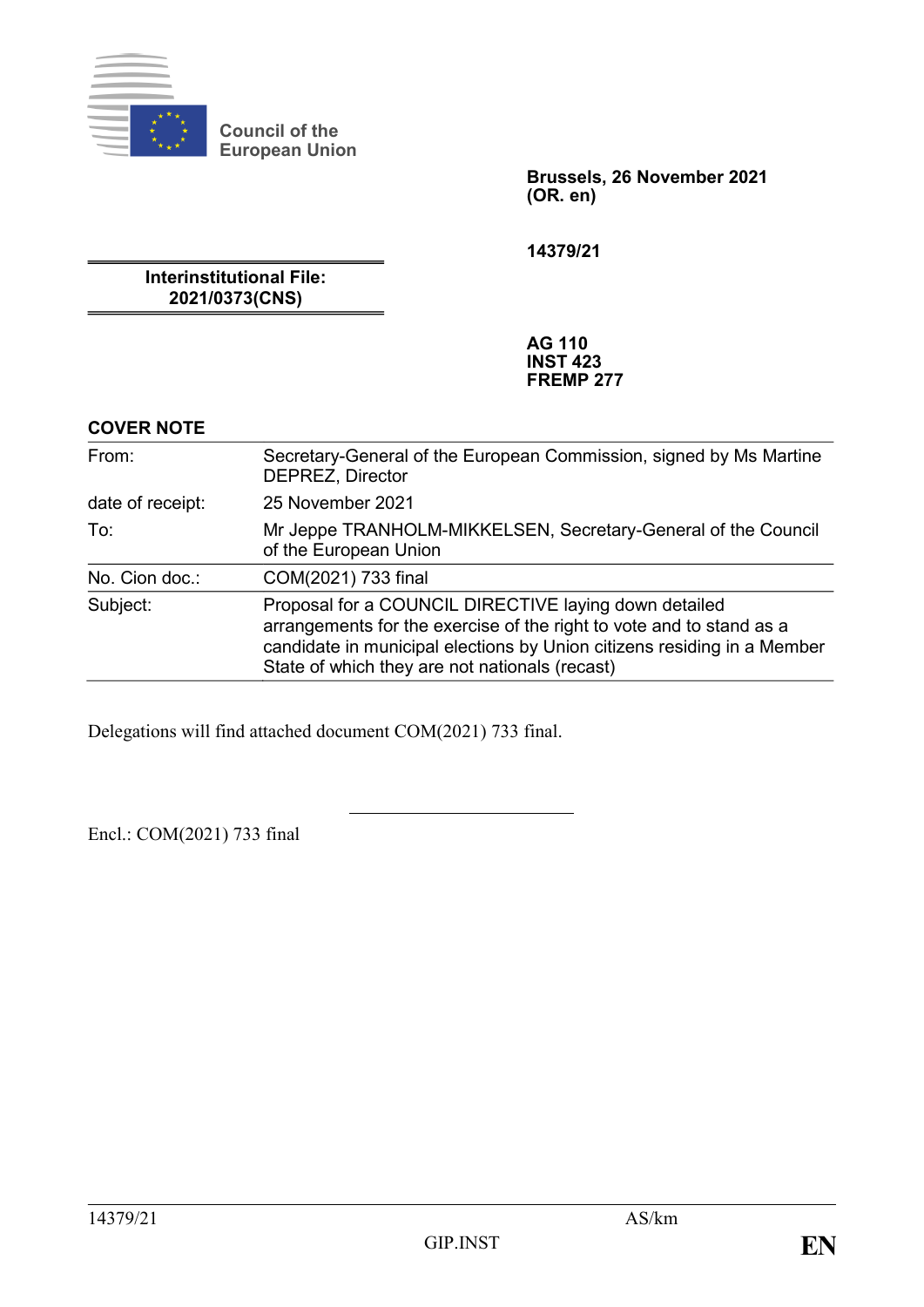

EUROPEAN **COMMISSION** 

> Brussels, 25.11.2021 COM(2021) 733 final

2021/0373 (CNS)

Proposal for a

## **COUNCIL DIRECTIVE**

**laying down detailed arrangements for the exercise of the right to vote and to stand as a candidate in municipal elections by Union citizens residing in a Member State of which they are not nationals (recast)**

{SEC(2021) 576 final} - {SWD(2021) 357 final} - {SWD(2021) 358 final}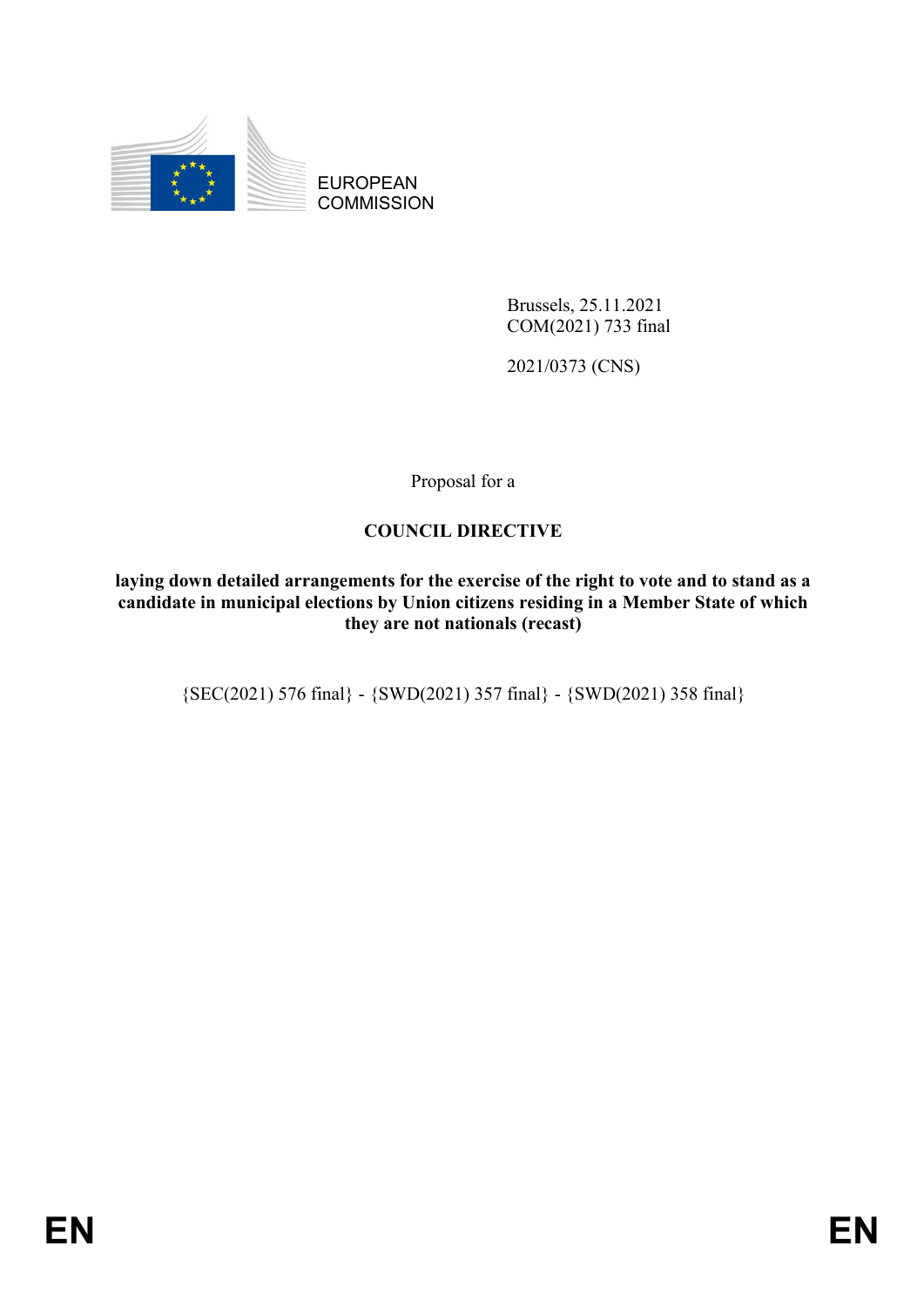## **EXPLANATORY MEMORANDUM**

### **1. CONTEXT OF THE PROPOSAL**

#### **• Reasons for and objectives of the proposal**

Democracy is one of the values on which the European Union is founded. Every citizen has the right to participate in the EU's democratic life and decisions are to be taken as transparently and as closely as possible to the citizen.

EU citizenship entails specific democratic rights. EU citizens who have exercised their right to live, work, study or research in a Member State of which they are not a national, ('mobile EU citizens') have the right to vote and stand as a candidate in municipal elections in their Member State of residence.

Council Directive 94/80/EC sets down the detailed arrangements for the exercise of their electoral rights in municipal elections in the Member State of residence.

In the EU Citizenship Report  $2020<sup>1</sup>$ , the Commission expressed its intention to propose an update of Council Directive 94/80/EC on the right of mobile EU citizens to vote and stand as a candidate in municipal elections. The main aim is to facilitate the provision of information to citizens and to update outdated and obsolete provisions in the Annex to the Council Directive. The Commission Work Programme for 2021 announced a legislative initiative to improve the electoral rights of mobile EU citizens.

Despite the measures currently in place, mobile EU citizens still face difficulties in exercising their electoral rights in municipal elections. Problems include difficulties for mobile EU citizens to obtain correct information on how to exercise their electoral rights, burdensome registration processes and the effect of deregistration from elections in the Member State of origin. It is necessary to revise the Directive´s Annex due to changes in some Member State' 'basic local government units' and to the withdrawal of the United Kingdom from the European Union.

This initiative addresses the observed difficulties in the exercise of electoral rights by mobile EU citizens. It updates, clarifies and strengthens the rules in order to ensure that they support the broad and inclusive participation of mobile EU citizens in municipal elections in the Member State of residence.

This proposal builds on long-standing and regular exchanges with Member States' competent authorities through the Commission's dedicated implementation group for the directive, the expert group on electoral matters, and two further dedicated meetings of the multidisciplinary European cooperation network on elections and the expert group on electoral matters.

This is an initiative under the regulatory fitness and performance programme (REFIT).

### **• Consistency with existing policy provisions in the policy area**

The proposal is closely related to the proposal for a recast of Council Directive 93/109/EC of 6 December  $1993<sup>2</sup>$  and to the work being done on other initiatives in the transparency and democracy package of the Commission Work Programme<sup>3</sup>.

 $\mathbf{1}$ <sup>1</sup> COM/2020/730 final,<https://eur-lex.europa.eu/legal-content/EN/TXT/?uri=CELEX%3A52020DC0730><br><sup>2</sup> Council Directive 03/100/EC of 6 December 1903 laving down datailed expressments for the averaise

<sup>2</sup> Council Directive 93/109/EC of 6 December 1993 laying down detailed arrangements for the exercise of the right to vote and stand as a candidate in elections to the European Parliament for citizens of the Union residing in a Member State of which they are not nationals.

<sup>&</sup>lt;sup>3</sup> https://ec.europa.eu/info/sites/info/files/2021 commission work programme annexes en.pdf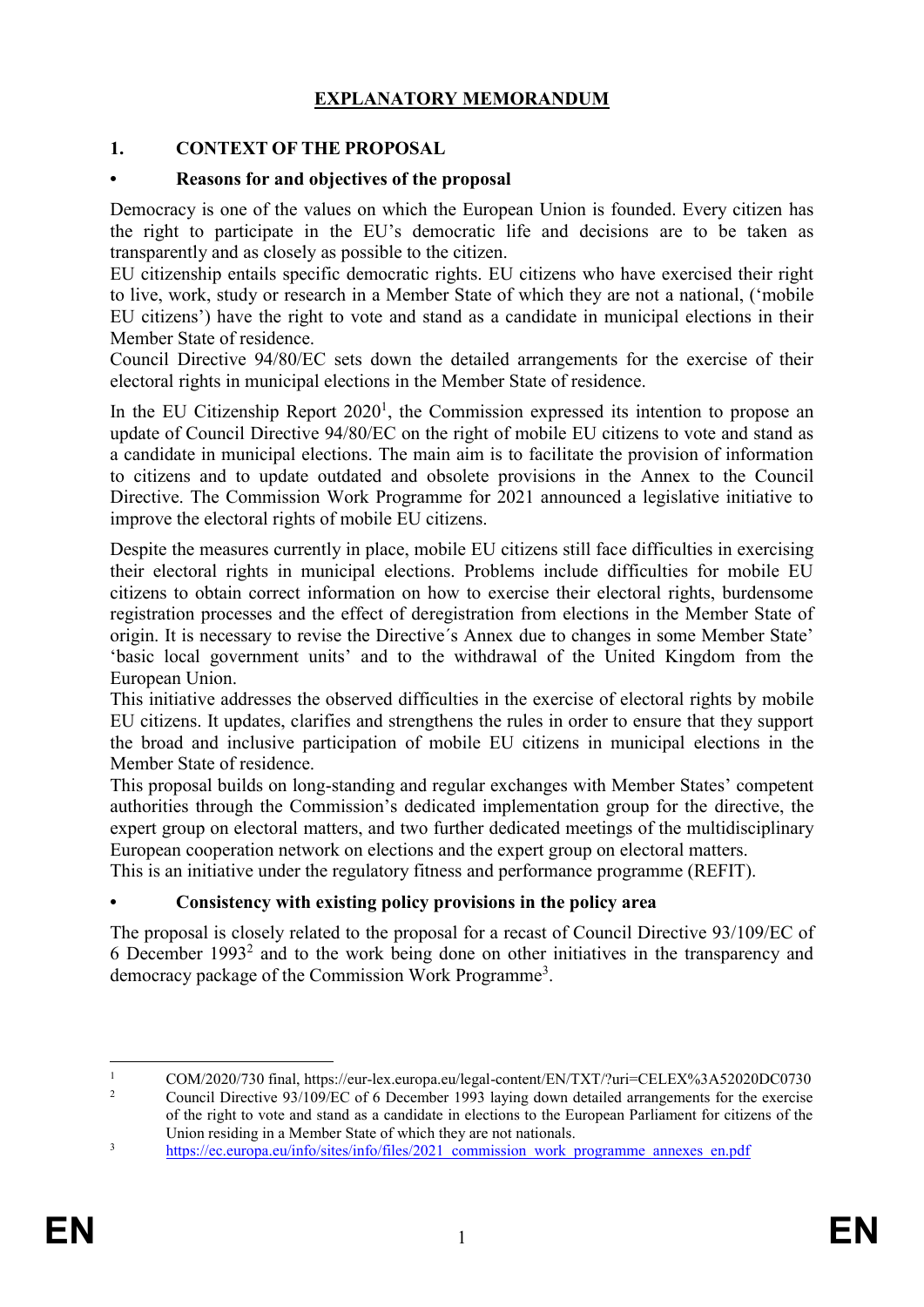## **• Consistency with other Union policies**

The proposal ensures consistency with the EU Single Digital Gateway Regulation<sup>4</sup> regarding access to high-quality information for citizens with regard to Union and national rules applicable to citizens exercising or intending to exercise their rights derived from Union law in the field of the internal market and with the 'Union of Equality: Strategy for the Rights of Persons with Disabilities 2021-2030<sup>5</sup>, which seeks to guarantee political rights of persons with disabilities on an equal basis with others<sup>6</sup>. It also complements other EU policies related to democracy and the digital world<sup>7</sup>. By seeking equal access to electronic voting or internetvoting solutions for mobile EU citizens, the proposal aims to better protect their fundamental rights and enhances democratic participation for society at large. The initiative is consistent with EU legislation on data protection.

## **2. LEGAL BASIS, SUBSIDIARITY AND PROPORTIONALITY**

## **• Legal basis**

Article 20 TFEU establishes Union citizenship. Articles 20(2)(b) and 22(1) TFEU, and Article 40 of the EU Charter of Fundamental Rights, provide that citizens of the Union have the right to vote and stand as candidates in municipal elections in their Member State of residence, under the same conditions as national of that State. Article 22 TFEU provides that the exercise of this right is to be subject to detailed arrangements adopted by the Council, acting unanimously in accordance with a special legislative procedure and after consulting the European Parliament.

## **• Subsidiarity (for non-exclusive competence)**

The right of mobile EU citizens to vote and stand as candidates in municipal elections in the Member State of their residence forms part of the rights attaching to the status of citizenship of the Union enshrined in Part Two of the Treaty on the Functioning of the European Union. Article 22(1) of the Treaty expressly provides for the laying down by the Council of detailed arrangements to ensure the effective exercise of that right throughout the Member States. Such arrangements were initially established at the adoption of Directive 94/80/EC.

The recast of Directive 94/80/EC, and the revision and updating of the common standards and procedures contained therein, implies the need for action at Union level.

## • **Proportionality**

The targeted measures proposed do not go beyond what is necessary to achieve the long-term objective of developing and strengthening European democracy. They improve and refine the framework governing the exercise by mobile EU citizens of their electoral rights granted under the Treaties. The proposal therefore complies with the principle of proportionality.

**• Choice of the instrument**

The Council Directive already contains a robust set of norms on standards and procedures for the exercise of electoral rights by mobile EU citizens. This proposal is intended to provide targeted changes to that Council Directive to address certain shortcomings and obstacles that

 $\overline{a}$  $\frac{2018R1724 - EN - EUR(curopa.eu)}{EUP\_Law - 52021DCO101 - EN - EUP\_Law}$ 

 $\frac{5}{5}$  EUR-Lex - 52021DC0101 - EN - [EUR-Lex \(europa.eu\).](https://eur-lex.europa.eu/legal-content/EN/TXT/?uri=COM%3A2021%3A101%3AFIN)

<sup>6</sup> See also UN Convention on the Rights of Persons with Disabilities to which the EU and the Member States are party.

<sup>&</sup>lt;sup>7</sup> Communication from the Commission to the European Parliament, the Council, the European Economic and Social Committee and the Committee of the Regions on the European democracy action plan, COM/2020/790 final.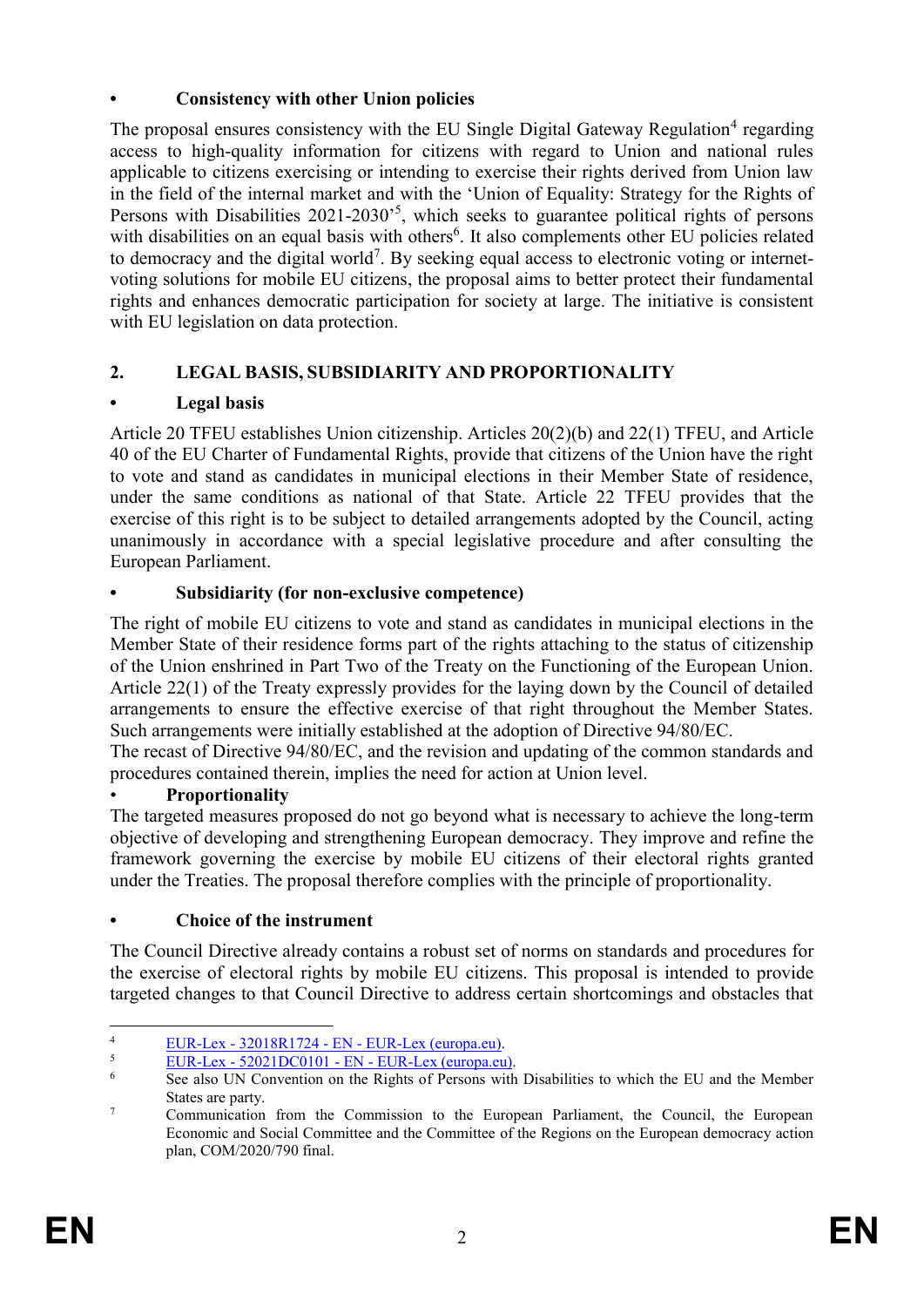Member States and citizens encounter. Given the necessity to update language, obsolete references and provisions, it is appropriate to recast the Council Directive. Since this proposal is to recast the Council Directive, the same type of legal instrument is the most appropriate.

### **3. RESULTS OF EX-POST EVALUATIONS, STAKEHOLDER CONSULTATIONS AND IMPACT ASSESSMENTS**

#### **• Ex-post evaluations/fitness checks of existing legislation**

A derogation from the 'evaluate first' principle has been applied taking into account the existence of recent reports issued by the Commission. Evidence clearly shows the need for Directive  $94/80$ /EC $<sup>8</sup>$  to be updated, and this is considered sufficient for the evaluation step.</sup> Finally, the external study prepared in support of the impact assessment also includes elements of evaluation of the existing legal framework<sup>9</sup>.

#### **• Stakeholder consultations**

In preparing the current proposal, the Commission has been in close dialogue and consultation with the relevant stakeholders.

The proposal is based among others on an open public consultation<sup>10</sup> of citizens, nongovernmental organisations and local and regional authorities, relevant studies including from the Academic Network on EU Citizenship Rights $^{11}$ , and the findings of an external study prepared to support the impact assessment conducted prior to the proposal  $12$ . In addition, mobile EU citizens<sup>13</sup>, the European cooperation network on elections<sup>14</sup>, and the expert group on electoral matters offered relevant feedback. This was complemented by conclusions from relevant projects funded under the Rights, Equality and Citizenship<sup>15</sup> and Europe for

 $\overline{a}$ <sup>8</sup> Report on the application of Directive 94/80/EC on the right to vote and to stand as a candidate in municipal elections (COM/2018/044 final); EU Citizenship Report 2017 (COM(2017) 30 final); Report on the application of Directive 94/80/EC on the right to vote and to stand as a candidate in municipal elections by citizens of the Union residing in a Member State of which they are not nationals (COM(2012) 99 final). The Directive has also been amended on four occasions (Council Directive 96/30/EC of 13 May 1996, Council Directive 2006/106/EC of 20 November 2006, Commission Implementing Decision of 19 July 2012, Council Directive 2013/19/EU of 13 May 2013) to implement changes necessary following an act of accession to the Union.

<sup>&</sup>lt;sup>9</sup> Study conducted in 2021 to support the preparation of an impact assessment on a potential EU policy initiative to support broad and inclusive participation of mobile EU citizens in European Parliament elections and in municipal elections in Europe https://ec.europa.eu/info/files/study-preparation-impact-<br>assessment-electoral-directives and its Annexes https://ec.europa.eu/info/files/annexes-studyand its Annexes [https://ec.europa.eu/info/files/annexes-study](https://ec.europa.eu/info/files/annexes-study-preparation-impact-assessment-electoral-directives)[preparation-impact-assessment-electoral-directives](https://ec.europa.eu/info/files/annexes-study-preparation-impact-assessment-electoral-directives)

<sup>10</sup> [https://ec.europa.eu/info/law/better-regulation/have-your-say/initiatives/12684-Inclusive-EUParliament](https://ec.europa.eu/info/law/better-regulation/have-your-say/initiatives/12684-Inclusive-EUParliament-elections-supporting-EU-citizens-right-to-vote-and-stand-as-candidates-in-another-EU-country/public-consultation_en)[elections-supporting-EU-citizens-right-to-vote-and-stand-as-candidates-in-another-EU-country/public](https://ec.europa.eu/info/law/better-regulation/have-your-say/initiatives/12684-Inclusive-EUParliament-elections-supporting-EU-citizens-right-to-vote-and-stand-as-candidates-in-another-EU-country/public-consultation_en)[consultation\\_en](https://ec.europa.eu/info/law/better-regulation/have-your-say/initiatives/12684-Inclusive-EUParliament-elections-supporting-EU-citizens-right-to-vote-and-stand-as-candidates-in-another-EU-country/public-consultation_en) 

<sup>&</sup>lt;sup>11</sup> Political participation of Mobile EU Citizens-Insights from pilot studies on Austria, Belgium, Bulgaria, Germany, Greece, Hungary, Ireland and Poland".

<sup>&</sup>lt;sup>12</sup> Study conducted in 2021 to support the preparation of an impact assessment on a potential EU policy initiative to support broad and inclusive participation of mobile EU citizens in European Parliament elections and in municipal elections in Europe [https://ec.europa.eu/info/files/study-preparation-impact](https://ec.europa.eu/info/files/study-preparation-impact-assessment-electoral-directives)[assessment-electoral-directives](https://ec.europa.eu/info/files/study-preparation-impact-assessment-electoral-directives) and its Annexes [https://ec.europa.eu/info/files/annexes-study](https://ec.europa.eu/info/files/annexes-study-preparation-impact-assessment-electoral-directives)[preparation-impact-assessment-electoral-directives](https://ec.europa.eu/info/files/annexes-study-preparation-impact-assessment-electoral-directives)

<sup>13</sup> To support the study, a targeted online survey of mobile EU citizens was carried out to evaluate the experiences of mobile EU citizens in participating politically in their Member State of residence, as well as the variety of factors that influence their participation.

<sup>14</sup> [https://ec.europa.eu/info/files/terms-reference-european-cooperation-network-elections\\_en.](https://ec.europa.eu/info/files/terms-reference-european-cooperation-network-elections_en)<br>15 https://ec.europa.eu/info/files/terms-reference-european-cooperation-network-elections\_en.

[https://ec.europa.eu/justice/grants1/programmes-2014-2020/rec/index\\_en.htm](https://ec.europa.eu/justice/grants1/programmes-2014-2020/rec/index_en.htm) .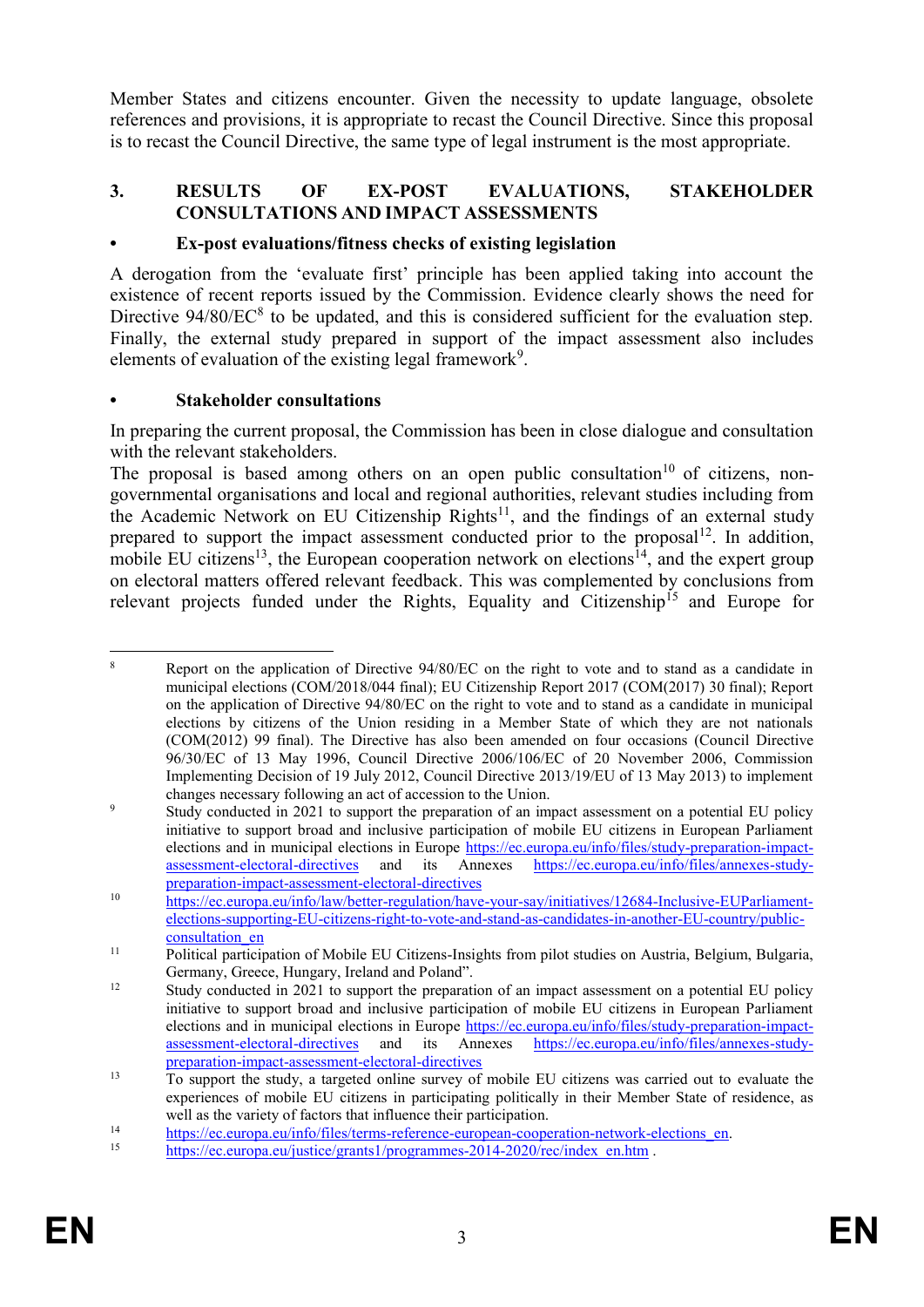Citizens<sup>16</sup> programme, as well as direct feedback from EU citizens received by the Commission and the European Parliament.

## **• Collection and use of expertise**

Relevant information was obtained through expert consultations in particular in with the Commission's expert group on electoral matters<sup> $17$ </sup> and the European cooperation network on elections <sup>18</sup>.

Two joint meetings of the European cooperation network on elections and the expert group on electoral matters were hosted on 28 January 2021 and on 10 June 2021. Points discussed in these meetings had already largely been discussed in previous meetings.

#### **• Impact assessment**

The proposal was supported by an impact assessment (SWD(2021) 357). Given the similarities between Council Directive 94/80/EC and Council Directive 93/109/EC in terms of both the main beneficiaries (mobile EU citizens) and the rights granted, and associated requirements for Member States, the possibilities to improve them and their functioning were assessed in one document. The Regulatory Scrutiny Board issued a positive opinion on the impact assessment (SEC(2021) 576).

The impact assessment examined two alternative policy options for tackling the problems identified. The policy options present a range of potential measures considered to improve the exercise of electoral rights. Specifically, these policy options range from soft, non-legislative measures in support of awareness raising and enhancing administrative cooperation, to setting common standards for procedures to register mobile EU citizens and for the prevention of deregistration practices.

Option 1 provides targeted legislative amendments and soft measures. The aim is to consolidate and clarify existing provisions of the Council Directive.

Option 2 provides for extensive legislative intervention. While respecting the nondiscrimination principle as the basis of the Directive, the second policy option aims to put in place an extensive reform of the Directive by, for example, setting legal requirements on the time limits for registration.

The different options were scrutinised with regard to their effectiveness, efficiency, coherence with other (EU) policies and subsidiarity and proportionality.

Option 2 is considered to be the most effective option in achieving all the envisaged objectives. However, Option 1 is the preferred option for reasons of efficiency, coherence and subsidiarity and proportionality.

### **• Regulatory fitness and simplification**

The proposal entails some costs for Member States' and EU administrations arising from increased cooperation, but it is also expected to facilitate efficiencies for authorities due to

<sup>16</sup> <sup>16</sup> [https://ec.europa.eu/info/departments/justice-and-consumers/justice-and-consumers-funding](https://ec.europa.eu/info/departments/justice-and-consumers/justice-and-consumers-funding-tenders/funding-programmes/previous-programmes-2014-2020/europe-citizens-efc_en)[tenders/funding-programmes/previous-programmes-2014-2020/europe-citizens-efc\\_en](https://ec.europa.eu/info/departments/justice-and-consumers/justice-and-consumers-funding-tenders/funding-programmes/previous-programmes-2014-2020/europe-citizens-efc_en) .

<sup>&</sup>lt;sup>17</sup> The Expert group on electoral matters was established in 2005. Its mission is to: establish close cooperation between Member States bodies and the Commission on issues relating to elections; to help the Commission by providing information and advice on the situation of electoral rights within the EU and its Member States; and to facilitate the exchange of information, experiences and good practices in this area. See more at Register of Commission [expert groups and other similar entities \(europa.eu\).](https://ec.europa.eu/transparency/expert-groups-register/screen/expert-groups/consult?do=groupDetail.group%20Detail&groupID=617)

<sup>&</sup>lt;sup>18</sup> The European cooperation network on elections was set up in 2019. It brings together representatives of Member States' authorities responsible for electoral matters, and is a forum for concrete and practical exchanges on a range of topics relevant to ensuring free and fair elections, including data protection, cyber-security, transparency and awareness raising. See more at [European cooperation network on](https://ec.europa.eu/info/policies/justice-and-fundamental-rights/eu-citizenship/electoral-rights/european-cooperation-network-elections_en#meetings)  [elections | European Commission \(europa.eu\)](https://ec.europa.eu/info/policies/justice-and-fundamental-rights/eu-citizenship/electoral-rights/european-cooperation-network-elections_en#meetings)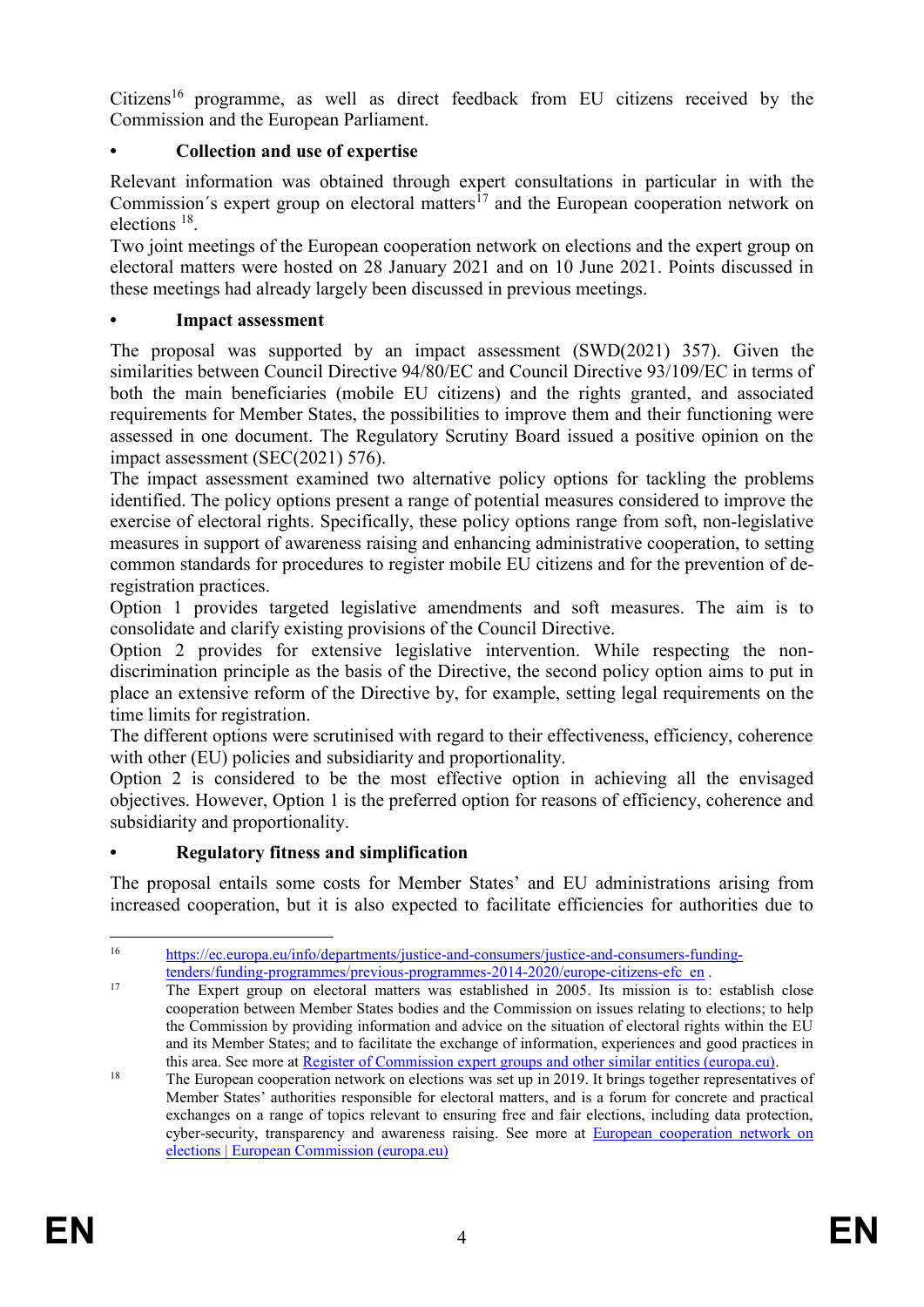harmonised processes. Moreover, some Member States already have systems in place that cover obligations envisaged in the preferred option and would thus not face significant additional costs.

The proposal simplifies the process of registering to vote and to stand as candidate in municipal elections for mobile EU citizens.

Under the proposal, no negative effects were identified arising from greater integration and democratic participation of mobile EU citizens in their host Member State. Simplifying registration requirements and improving information provision and awareness on voting for mobile EU citizens supports free movement and integration.

The proposal envisages that mobile EU citizens will have equal access to remote and electronic voting as compared with nationals of that Member State. Remote voting possibilities facilitate the electoral participation of mobile EU citizens.

## **• Fundamental rights**

Article 2 of the Treaty on European Union (TEU) provides that 'The Union is founded on the values of respect for human dignity, freedom, democracy, equality, the rule of law and respect for human rights, including the rights of persons belonging to minorities. These values are common to the Member States in a society in which pluralism, non-discrimination, tolerance, justice, solidarity and equality between women and men prevail.

Article 10(1) and (2) TEU provide that 'The functioning of the Union shall be founded on representative democracy' and that 'Citizens are directly represented at Union level in the European Parliament'.

Article 26 of the EU Charter of Fundamental Rights states that the Union recognises and respects the right of persons with disabilities to benefit from measures designed to ensure their independence, social and occupational integration and participation in the life of the community.

This proposal pursues the objectives of these provisions, and is thus compatible with and gives effect to the fundamental rights guaranteed by the EU Charter of Fundamental Rights.

This proposal enhances the freedom of movement for EU citizens (Article 45 of the Charter). It also supports the access of mobile EU citizens to voting procedures on terms that are equal with nationals of the host Member State. Furthermore, it enhances the right to stand as a candidate in municipal elections (Article 40 of the Charter) and their right to good administration (Article 41).

### **4. BUDGETARY IMPLICATIONS**

This proposal does not impose any financial or administrative burden on the EU. Therefore, it has no impact on the EU budget.

## **5. OTHER ELEMENTS**

## **• Implementation plans and monitoring, evaluation and reporting arrangements**

Member States will be required to bring into force the laws, regulations and administrative provisions necessary to comply with the Council Directive within two years of its entry into force. Within three years of the entry into force and every four years thereafter, Member States must report to the Commission on the application of the Directive. The report is to contain relevant statistical data on the participation in municipal elections of voters and candidates and a summary of measures taken in that regard. Within five years of the entry into force and every five years thereafter, the Commission must submit a report to the European Parliament and the Council on the application of this Council Directive.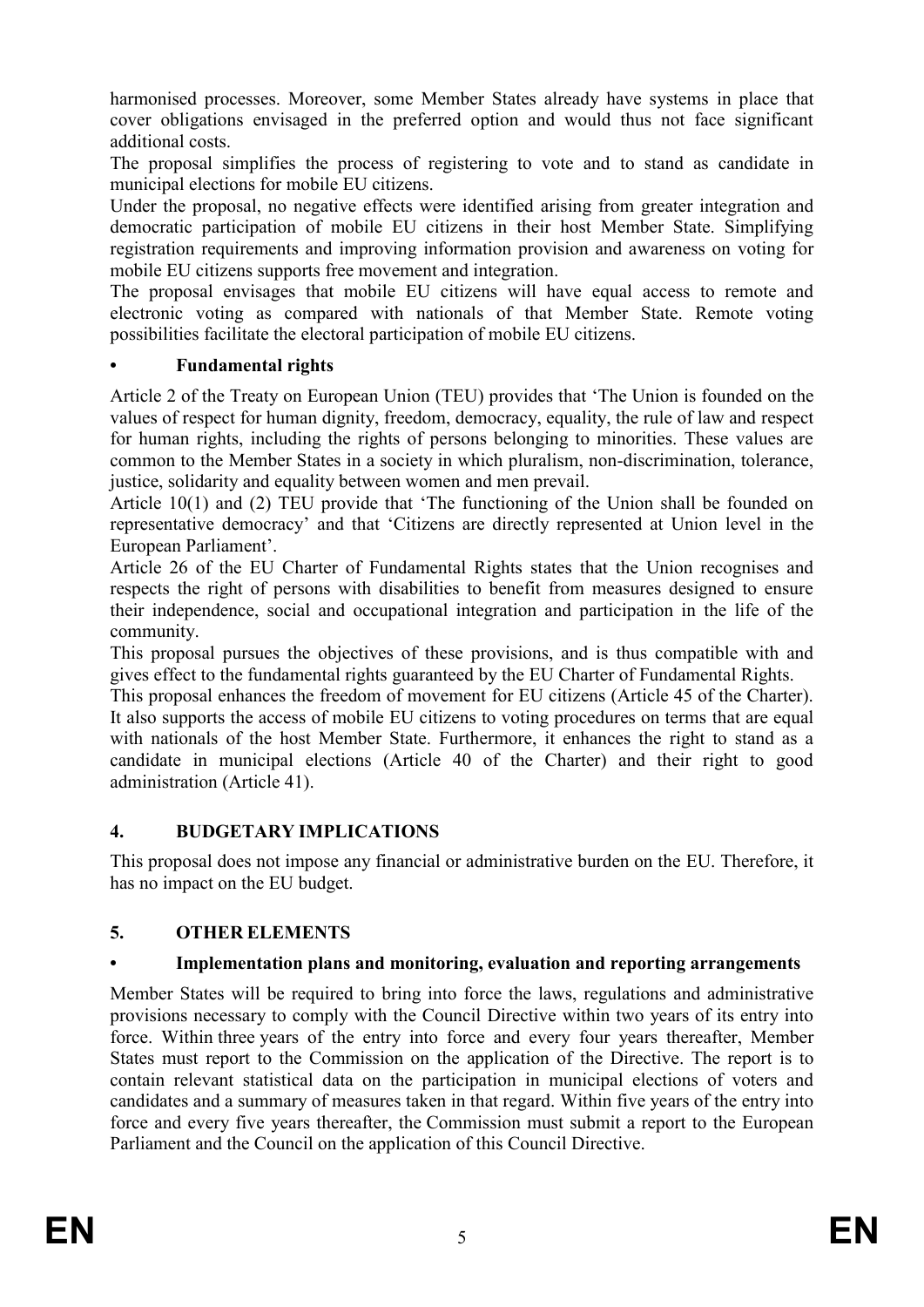In order to ensure synergy and consistency of its policies on the participation in elections of mobile EU citizens, the Commission will conduct the evaluation of the application of this Directive at the same time with the evaluation of the application of the directive on the elections to the European Parliament. In addition, the evaluation will be informed on the reports of the Member States and on the meetings of the European cooperation network on elections. Therefore, within two years after the next two elections to the European Parliament, following the entry into force of this Directive, the Commission will assess its application and produce an evaluation report on the progress towards the achievement of its objectives.

## **• Explanatory documents**

In its judgment of 8 July 2019<sup>19</sup> and in its further jurisprudence<sup>20</sup> the Court of Justice clarified that, when notifying national transposition measures to the Commission, Member States must provide sufficiently clear and precise information, and identify, for each provision of the directive, the national provision(s) ensuring its transposition.

## **• Detailed explanation of the specific provisions of the proposal**

Explanations are only given for the provisions of the Directive that are proposed to be changed.

1. In order to facilitate access for mobile EU citizens to electoral information, Article 12 sets higher standards for providing electoral information to mobile EU citizens. The proposal requires Member States to appoint authorities that will proactively inform mobile EU citizens residing on their territory of the conditions and detailed rules for registration as a voter or candidate in municipal elections, before and after their registration, either for electoral purposes or for the purpose set out in Directive 2004/38/EC. This could also entail the provision of information and the use of means of communication adapted to specific voter groups such as young voters.

With the aim to increase mobile EU citizens' awareness and understanding of procedures and practices to register and to participate in municipal elections, the same article provides for an obligation for the authorities appointed by Member States to communicate to mobile EU citizens who were registered as voters or as candidates, specific and tailored information on the following:

- (a) the status of their registration;
- (b) once available, the date of the election and how and where to vote;

(c) the relevant rules on voter and candidate rights and obligations, including prohibitions and incompatibilities, and applicable sanctions in the case of violation of electoral rules;

(d) means of obtaining further information on the organisation of the election including the list of candidates.

Under Regulation (EU) 2018/1724, Member States are required to ensure that users have easy access on their national webpages to user-friendly, accurate, updated and sufficiently comprehensive information on participating in municipal elections. Member States use different means and channels of communication. Therefore, in order to ensure consistency, the initiative envisages extending correspondingly the quality requirements set out in Regulation (EU) 2018/1724 to the direct and individual provision by Member States of official electoral information to mobile EU citizens.

In addition to use the official language of the Member State of residence, information is also to be communicated in an official EU language that is broadly understood by the largest possible number of EU citizens residing on its territory. Member States will be able to rely on

 $19$ <sup>19</sup> Commission v Belgium, C-543/17.<br><sup>20</sup> See indemnate in Cases Commission

<sup>20</sup> See judgments in Cases Commission v Romania, C-549/18 and Commission v Ireland, C-550/18.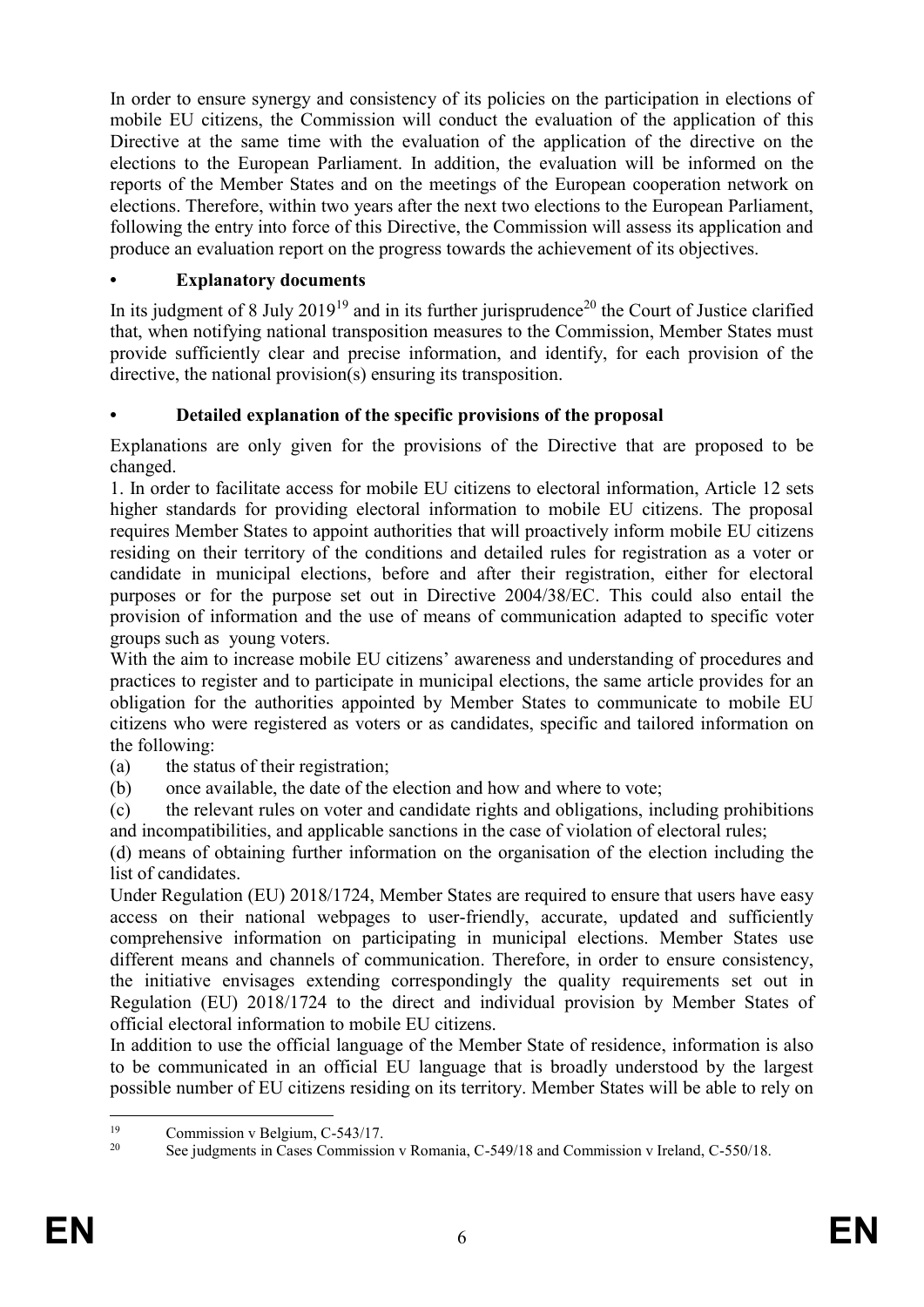the Your Europe portal. Along with the contact information introduced by amendments to the data mobile EU citizens need to submit in order to register as voters and candidates, this will allow Member States to use electronic channels to communicate information directly. To ensure inclusive electoral participation, the initiative also sets accessibility requirements for the information provided to persons with disabilities and the older citizens using as a source of inspiration the general comments of the United Nations Committee on the Rights of Persons with Disabilities regarding Article 21 and 29 of the United Nations Convention on the Rights of Persons with Disabilities.

2. With a view to reducing the administrative barriers faced by mobile EU citizens, the initiative (Articles 8 and 9) puts in place standardised templates for the formal declarations, set out in Annexes II and III that have to be produced by mobile EU citizens in order to register as voters and candidates. The data is supplemented with contact information, which allows Member States to deliver on their obligation to inform. As the annexes to the directive will be published in the Official Journal of the European Union, they will be available to citizens and national authorities alike in all the EU official languages.

3. The proposal (Article 8(5)) limits the scope of registration of mobile EU citizens on the electoral rolls of the host Member State, preventing de-registration from electoral rolls of the home Member State solely on this basis.

4. Article 14 requires regular monitoring and reporting of implementation by Member States. Reports will contain relevant statistical data on the participation in municipal elections of voters and candidates pursuant to Article 3 and a summary of measures taken in that regard. This will allow the Commission to assess the efficiency of the methods employed by Member States and offer alternatives for improvement. Article 16 provides for the evaluation of the application of the Directive within two years after the 2029 elections to the European Parliament.

5. Articles 2, 8 and 9 confer upon the Commission the power to adopt delegated acts to ensure that the list of basic local administrative units remains up-to-date and that the templates of the formal declarations submitted by mobile EU citizens at their registration as voters or candidates continue to comprise relevant data. Article 16 sets the limits of the delegation in accordance with Article 290 TFEU.

6. In line with the non-discrimination principle, Article 10 requires Member States to ensure access for mobile EU citizens to the same means of advance voting, postal voting, electronic voting and internet voting, that is available to their own nationals in municipal elections.

7. The proposal deletes the term 'automatically' from Article 8(3) in line with the General Data Protection Regulation's provisions on restrictions to automated decision-making. In addition, to ensure access to information on equal terms with their nationals, Member States are required to notify mobile EU citizens of their removal from the electoral roll, if such an obligation regarding its own nationals is in place.

8. Currently, host Member States have the possibility to require EU non-national candidates to produce, before or after the election, an attestation regarding their right to stand as candidates. This attestation may be requested if there is doubt regarding the content of the declaration that states they have not been deprived of this right in their home Member States or in every case, as long as it is laid down by national legislation.

As the obligation of such a declaration is, in itself, a deterrent to standing as a candidate without having the right to, this initiative aims at eliminating the possibility to impose a blanket obligation on all EU non-national candidates to produce the above-mentioned attestation. Meanwhile, the proposal provides Member States with the option to require such an attestation on a case-by-case evaluation of the credibility of the declaration.

9. With the same aim of increasing awareness of mobile EU citizens, the proposal also envisages the amendment of Article 11(1) by providing for the obligation of Member States to use clear and plain language when informing mobile EU citizens on their registration status. It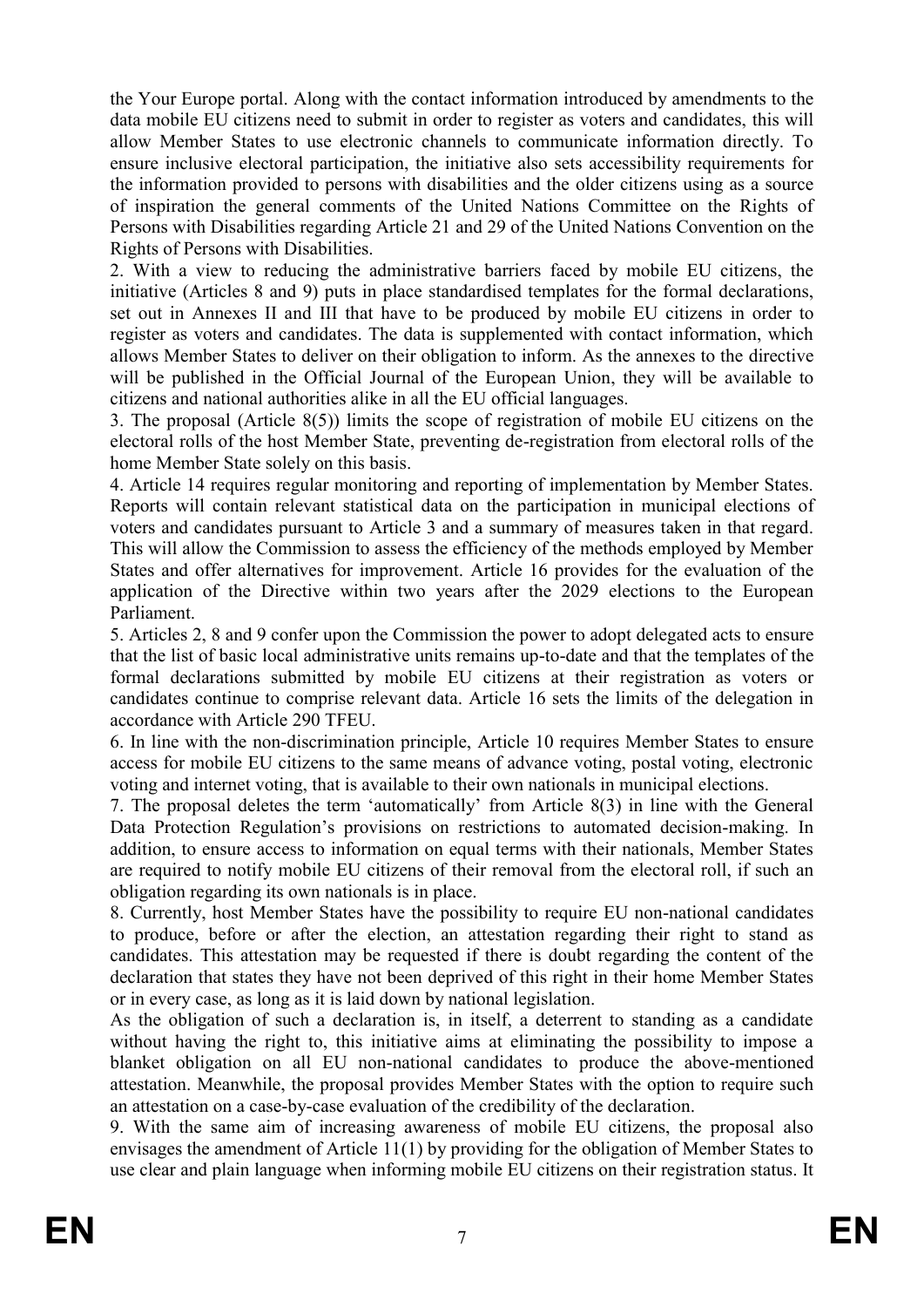also clarifies the extent of the obligation on the Member States by replacing the term 'measures' with 'decision'. Under a new paragraph in Article 11, it provides for the right of voters and candidates pursuant to Article 3 of the Directive to correct any inconsistencies or errors in the data contained in the electoral rolls or the lists of candidates under similar terms as for nationals of the host Member State.

10. The proposal also envisages adaptations of the outdated language and references (Article 3(a), Article 7(1), Article 8(2), Article 9(1) by replacing the Treaty establishing the European Community with the Treaty on the functioning of the European Union and by employing gender-neutral language.

11. Amendments to the list of basic local government units are in response to notifications received from Member States and to the withdrawal of the United Kingdom from the European Union.

12. Article 17 provides for transposition of the Directive.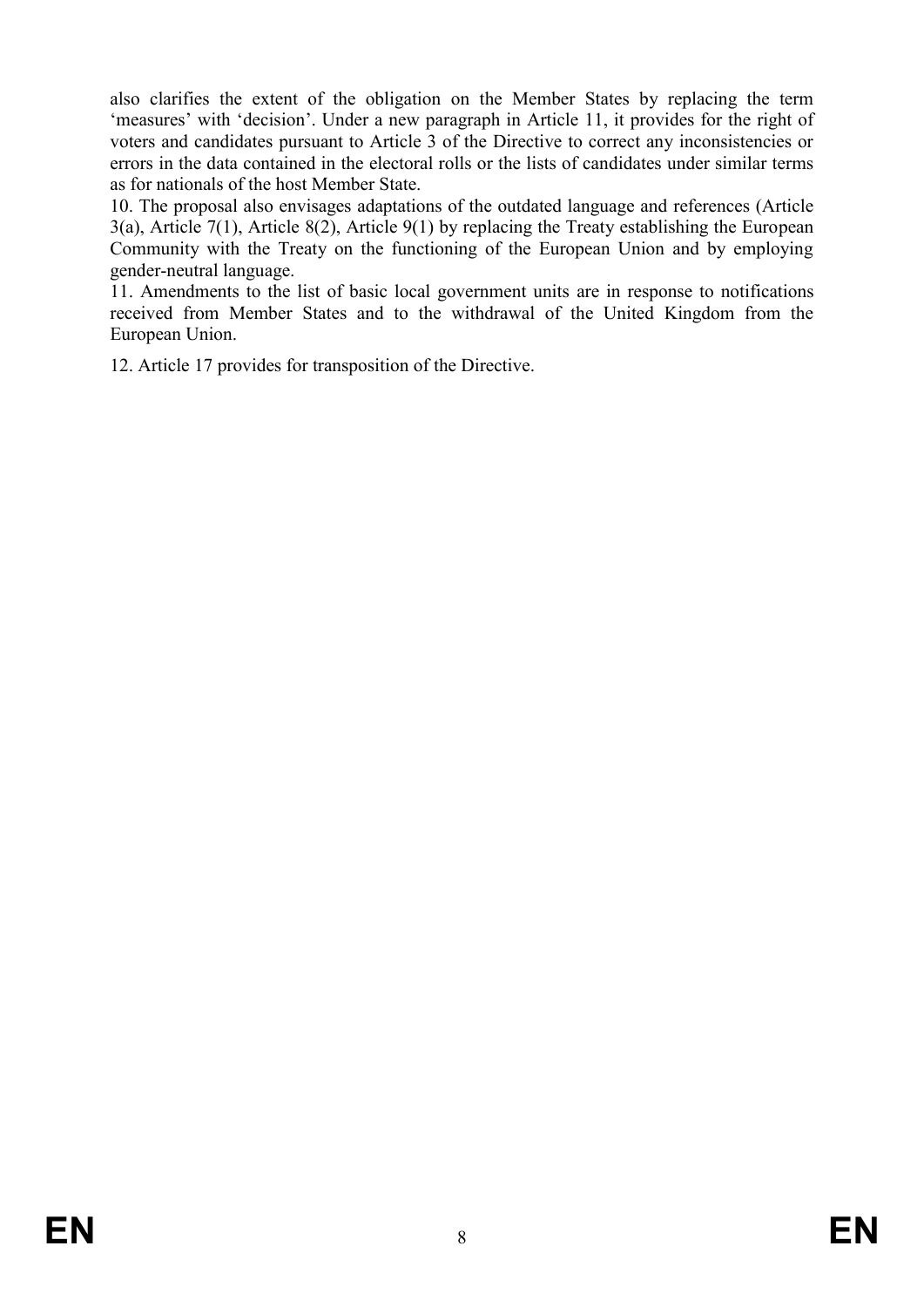$\blacklozenge$  94/80/EC (adapted) 2021/0373 (CNS)

Proposal for a

## **COUNCIL DIRECTIVE**

#### **laying down detailed arrangements for the exercise of the right to vote and to stand as a candidate in municipal elections by Union citizens residing in a Member State of which they are not nationals (recast)**

THE COUNCIL OF THE EUROPEAN UNION,

Having regard to the Treaty establishing the European Community  $\boxtimes$  on the functioning of the European Union  $\otimes$ , and in particular Article  $\otimes$   $\otimes$  22  $\otimes$  (1) thereof,

Having regard to the proposal from the European Commission,

After transmission of the draft legislative act to the national parliaments,

Having regard to the opinion of the European Parliament,

Acting in accordance with a special legislative procedure,

Whereas:

new

- (1) A number of amendments are to be made to Council Directive 94/80/EC<sup>1</sup>. In the interests of clarity, that Directive should be recast.
- (2) Article 20(2) point (b) and Article 22(1) of the Treaty on the Functioning of the European Union (TFEU) confers on Union citizens residing in a Member State of which they are not a national the right to vote and to stand as a candidate in municipal elections in their Member State of residence under the same conditions as nationals of the host Member State. The right, which is also affirmed in Article 40 of the Charter of Fundamental Rights of the European Union (Charter), gives specific expression to the principle of equality and non-discrimination on grounds of nationality, set out in Article 21. It is also a corollary of the right to move and reside freely enshrined in Article 20(2) point (a), Article 21 TFEU and Article 45 of the Charter.
- (3) The detailed arrangements governing the exercise of the right to vote and to stand as a candidate in municipal elections are set out in Council Directive 94/80/EC.
- (4) In the EU Citizenship Report  $2020^2$ , the Commission stressed the need to update, clarify and strengthen the rules on the exercise of the right to vote and to stand as a

 $\overline{a}$ 

<sup>1</sup> Council Directive 94/80/EC of 19 December 1994 laying down detailed arrangements for the exercise of the right to vote and to stand as a candidate in municipal elections by citizens of the Union residing in a Member State of which they are not nationals (OJ L 368, 31.12.1994, p. 38). <sup>2</sup> EU Citizenship Report 2020 Empowering citizens and protecting their rights, COM/2020/730 final.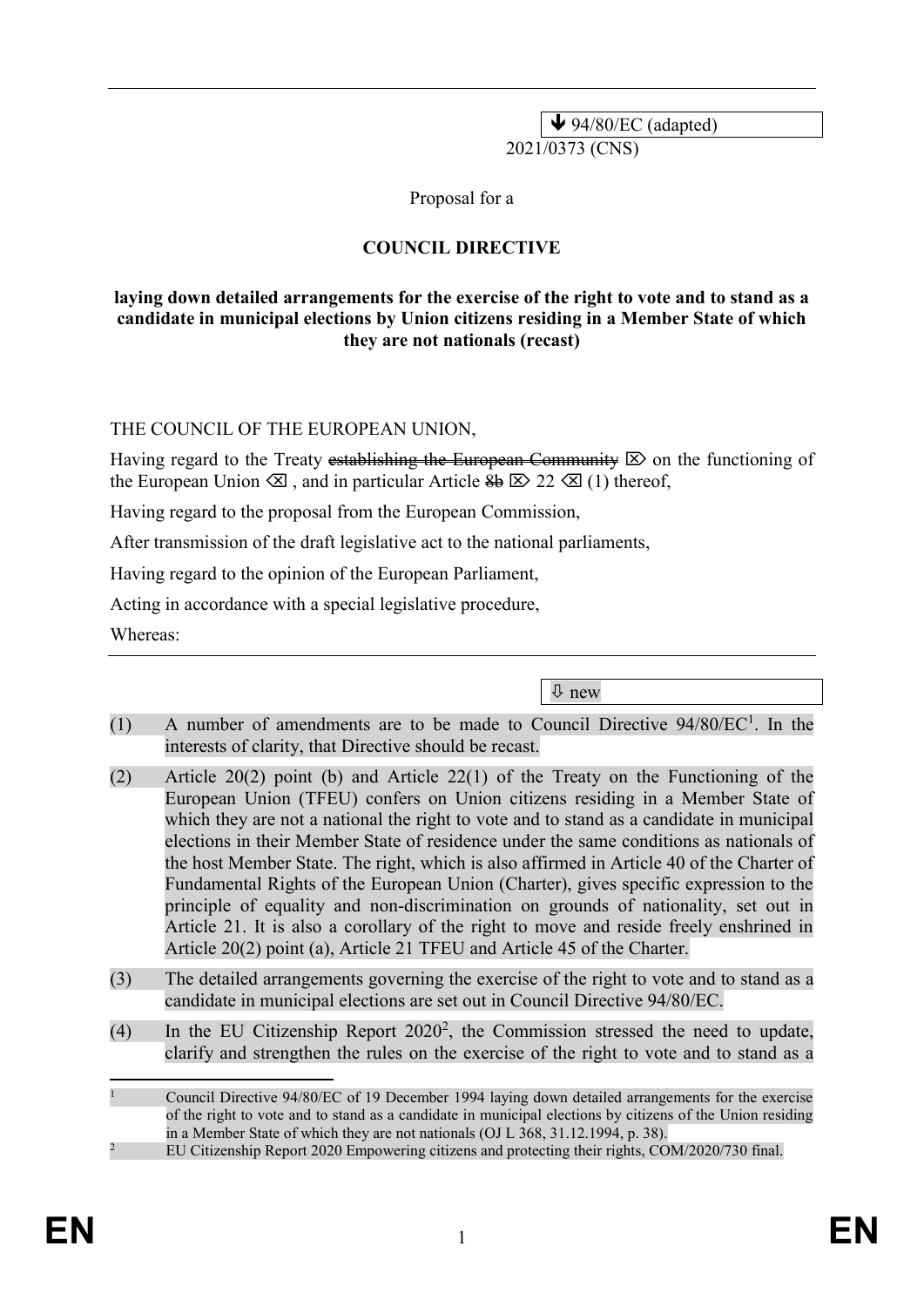candidate in municipal elections in order to ensure that they support the broad and inclusive participation of mobile Union citizens. Taking also into account the experience gained in its application to successive elections, and in order to take account of changes introduced by the amendments to the Treaties, several of the provisions of that Directive should be updated.

- (5) The electoral procedure related to municipal elections falls within the competences of the Member States that organise them reflecting their specific traditions and in accordance with international and European standards. In line with International Covenant on Civil and Political Rights as well as the law of the European Convention on Human Rights, Member States should not only recognise and respect the right of Union citizens to vote and to stand as a candidate but also ensure easy access to their electoral rights by removing as many obstacles to their participation in elections as possible.
- (6) In order to ensure that Union citizens who reside in a Member State of which they are not nationals ("non-national Union citizens") are able to exercise their right to vote and to stand as candidates in municipal elections under the same conditions as nationals of their host Member State, the conditions governing registration and participation in such elections should be clarified in order to ensure equal treatment between national and non-national Union citizens. In particular, Union citizens seeking to vote and to stand as candidates in municipal elections in their Member State of residence should be treated equally as regards any periods of residence that are to be fulfilled as a condition for the exercise of the right, as well as the proofs for demonstrating compliance with such a condition.
- (7) In addition, non-national Union citizens should not be required to fulfil any special conditions in order to exercise the right to vote or stand in municipal elections unless, exceptionally, a different treatment of nationals and non-nationals is justified by circumstances specific to the latter distinguishing them from the former.

 $\blacktriangleright$  94/80/EC recital 1 (adapted)

Whereas the Treaty on European Union marks a new stage in the process of creating an evercloser union among the peoples of Europe; whereas one of the Union's tasks is to organize, in a manner demonstrating consistency and solidarity, relations between the peoples of the Member States; whereas its fundamental objectives include a strengthening of the protection of the rights and interests of the nationals of its Member States through the introduction of a citizenship of the Union;

### $\blacktriangleright$  94/80/EC recital 2 (adapted)

Whereas to that end Title II of the Treaty on European Union introduces a citizenship of the Union for all nationals of the Member States and confers on such nationals on that basis a number of rights:

### $\blacktriangleright$  94/80/EC recital 3 (adapted)

Whereas the right to vote and to stand as a candidate in municipal elections in the Member State of residence, embodied in Article 8b (1) of the Treaty establishing the European Community, is an instance of the application of the principle of equality and non-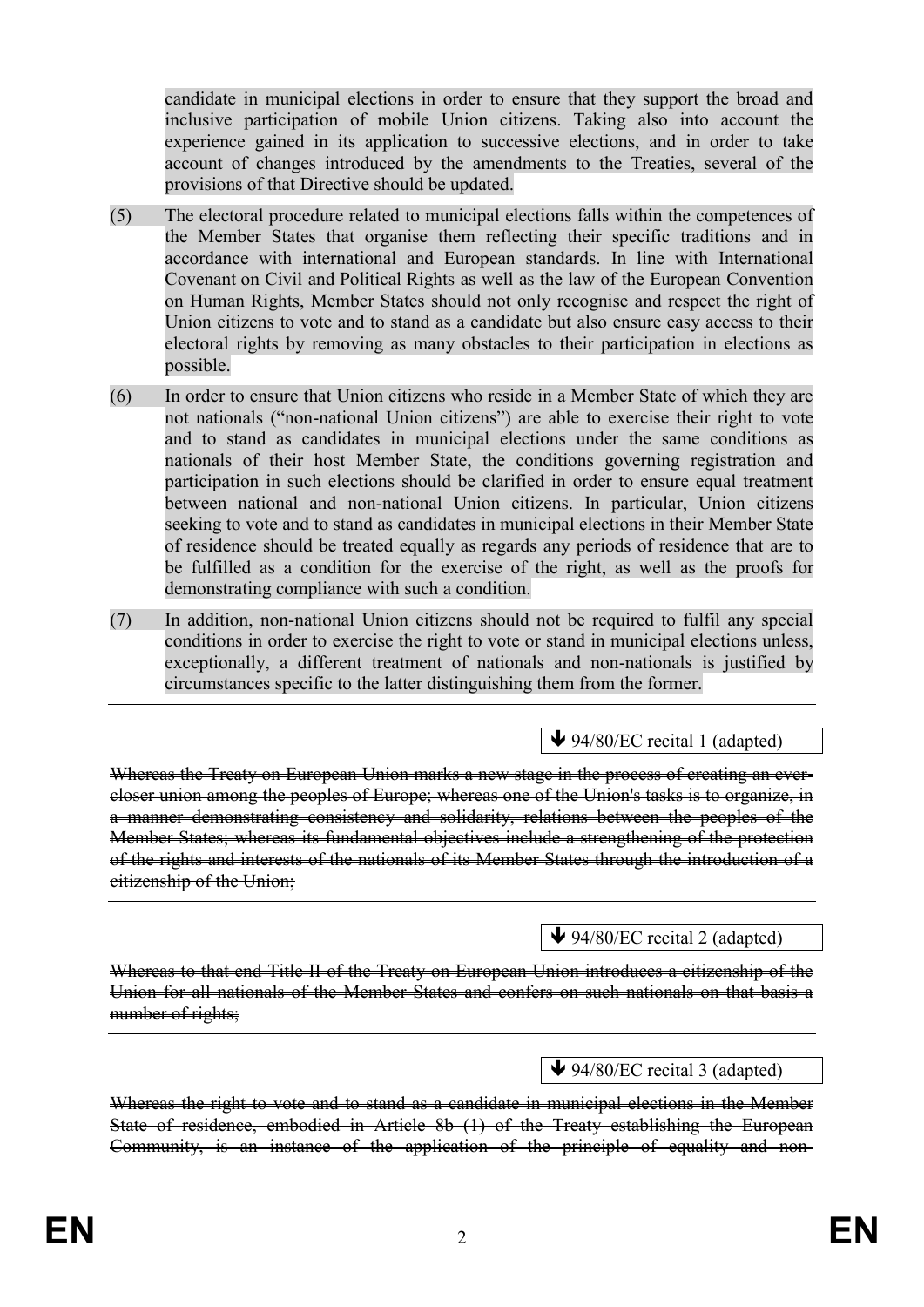#### discrimination between nationals and non-nationals and a corollary of the right to move and reside freely enshrined in Article 8a of that Treaty;

## $\blacktriangleright$  94/80/EC recital 4 (adapted)

Whereas application of Article 8b (1) does not presuppose complete harmonization of Member States' electoral systems; whereas the aim of that provision is essentially to abolish the nationality requirement to which most Member States currently make the exercise of the right to vote and to stand as a candidate subject; whereas, moreover, to take account of the principle of proportionality set out in the third paragraph of Article 3b of the Treaty, the content of Community legislation in this sphere must not go beyond what is necessary to achieve the objective of Article 8b (1) of the Treaty;

## $\blacktriangleright$  94/80/EC recital 5 (adapted)

Whereas the purpose of Article 8b (1) is to ensure that all citizens of the Union, whether or not they are nationals of the Member State in which they reside, can exercise in that State their right to vote and to stand as candidates in municipal elections under the same conditions; whereas the conditions applying to non-nationals, including those relating to period and proof of residence, should therefore be identical to those, if any, applying to nationals of the Member State concerned; whereas non-nationals must not be required to fulfil any special conditions unless, exceptionally, different treatment of nationals and non-nationals is justified by circumstances specific to the latter distinguishing them from the former;

## $\blacktriangleright$  94/80/EC recital 6 (adapted)

Whereas Article 8b (1) of the Treaty recognizes the right to vote and to stand as a candidate in municipal elections in the Member State of residence, without actually substituting it for the right to vote and to stand as a candidate in the Member State of which the Union citizen is a national; whereas the freedom of Union citizens to choose whether or not to take part in municipal elections in the Member State in which they reside must be respected; whereas it is appropriate that those citizens may express their wish to exercise their right to vote there; whereas provision may be made for those citizens to be registered automatically on the electoral roll in those Member States where voting is not compulsory;

## $\blacklozenge$  94/80/EC recital 7 (adapted)

Whereas the way in which local government operates in the different Member States is a reflection of different political and legal traditions and is characterized by an abundance of structures; whereas the term 'municipal election' does not mean the same thing in every Member State; whereas the object of this Directive must therefore be clarified by defining the term; whereas municipal elections are elections by direct universal suffrage at the level of basic local government units and their subdivisions; whereas the term covers elections by direct universal suffrage both to representative councils of municipalities and of members of a municipal executive;

 $\overline{\psi}$  new

(8) In order to facilitate the exercise by Union citizens of their right to vote and to stand as a candidate in their country of residence, such citizens should be entered on the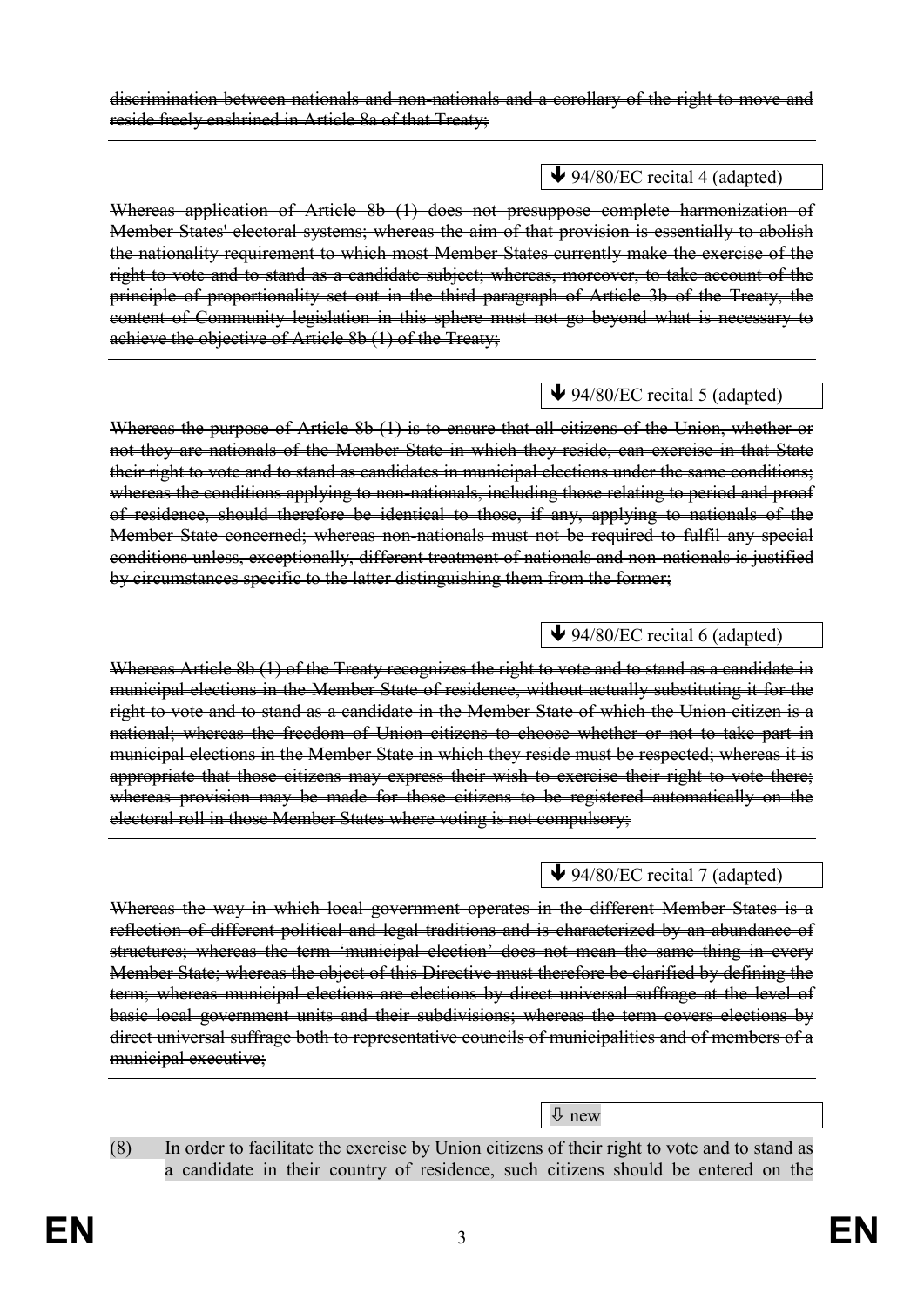electoral roll in sufficient time in advance of polling day. The formalities applicable to their registration should be as simple as possible. It should be sufficient for the Union citizens concerned to produce a valid identity card and a formal declaration that include elements evidencing their entitlement to participate in the elections. Once registered, non-national Union citizens should remain on the electoral roll under the same conditions as Union citizens who are nationals of the Member State concerned, for as long as they satisfy the conditions for exercising the right to vote. Additionally, Union citizens should provide the competent authorities with contact information, enabling those authorities to keep them informed on a regular basis.

(9) While Member States are competent to determine the right to vote or to stand as a candidate in municipal elections as regards nationals who reside outside their territory, the fact that non-national Union citizens have been entered on the electoral roll of their Member State of residence should not in itself constitute grounds for their removal from the electoral roll of their home Member State.

> $\bigvee$  94/80/EC recital 8 (adapted)  $\Rightarrow$  new

(10) Disqualification  $\boxtimes$  from the right to stand as a candidate  $\boxtimes$  may be ordered by an individual decision of the authorities either of the Member State of residence or of the home Member State. In view of the political significance of the holding of elected municipal office, Member States should be entitled to  $\Rightarrow$  obtain information from the home Member State related to the deprivation of the right to stand as a candidate in the candidate's home Member State.  $\Leftrightarrow$  take the steps necessary to ensure that a person who has been deprived of his right to stand as a candidate in his home Member State is not enabled to recover that right merely by virtue of his residence in another Member State; whereas this problem, which is specific to non-national candidates, is important enough to justify a provision under which those Member States which consider it necessary are allowed to make such candidates subject not only to the rules on disqualification of the Member State of residence but also to those of the home Member State; whereas, in view of the principle of proportionality, it will be sufficient if the right to vote is made subject only to the rules on disqualification from voting of the Member State of residence:

 $\bigvee$  94/80/EC recital 9 (adapted)

(11) Since the duties of the leadership of basic local government units may involve taking part in the exercise of official authority and in the safeguarding of the general interest, Member States should be able to reserve these  $\boxtimes$  those  $\boxtimes$  offices for their nationals  $\boxtimes$  in full respect of the principle of proportionality  $\boxtimes$ . <del>Member States should also</del> be able to take appropriate measures for that purpose; such measures may not restrict more than is necessary for the achievement of that objective the possibility for other Member States' nationals to be elected.

 $\blacktriangleright$  94/80/EC recital 10

(12) It should likewise be possible for participation by elected municipal officers in the election of a parliamentary assembly to be reserved for own nationals.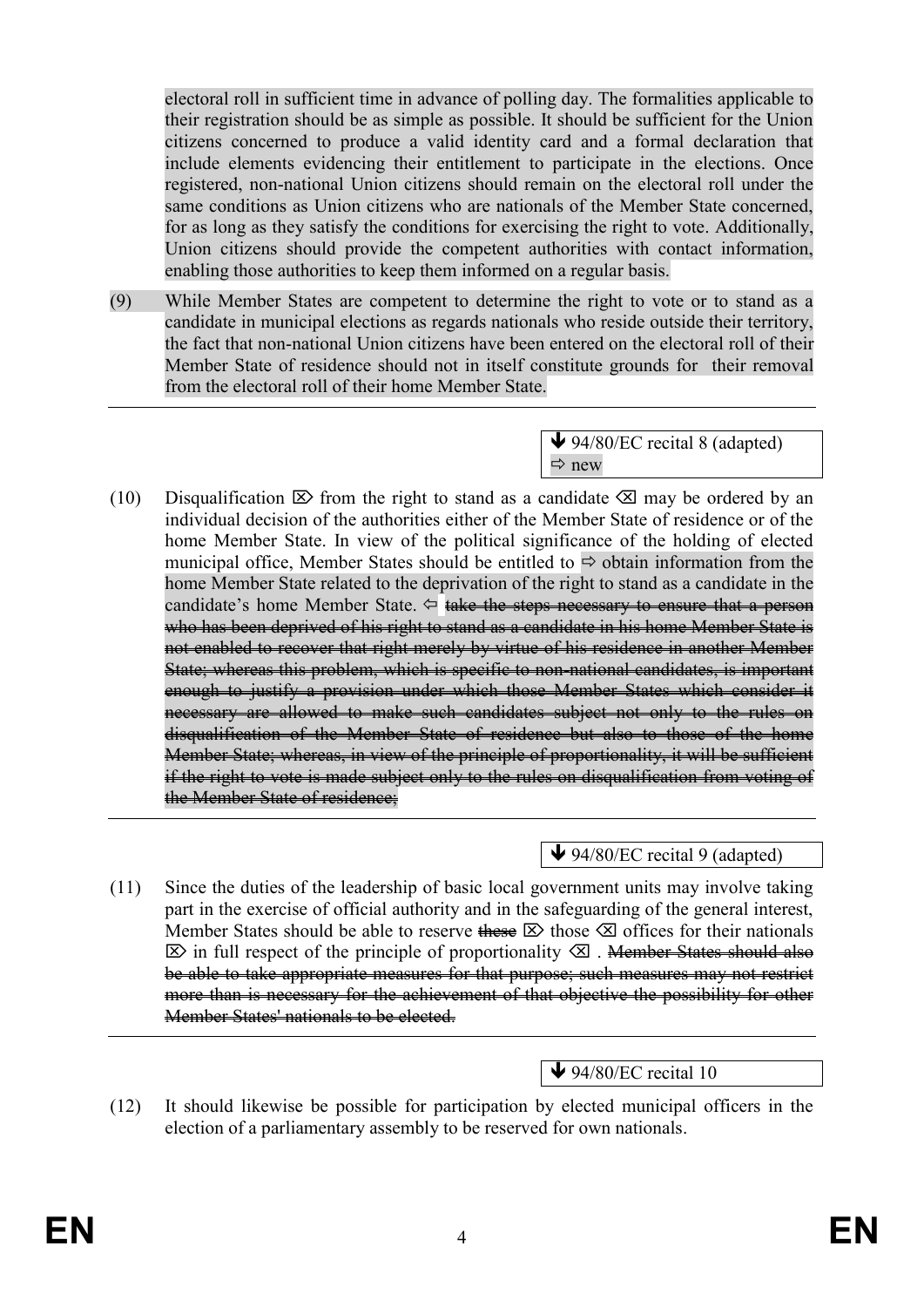$\blacktriangleright$  94/80/EC recital 11

(13) Where Member States' laws provide that the holding of elected municipal office is incompatible with holding other offices, Member States should be able to extend their scope to include equivalent offices held in other Member States.

 $\blacktriangleright$  94/80/EC recital 6 (adapted)

- (14) Article 8b (1) of the Treaty recognizes Tthe right  $\boxtimes$  conferred on non-national Union citizens  $\otimes$  to vote and to stand as a candidate in municipal elections in the Member State of residence, without actually substituting it  $\boxtimes$  is not a substitute  $\boxtimes$  for the right to vote and to stand as a candidate in the Member State of which the Union citizen is a national.  $\boxtimes$  It is therefore necessary to ensure that  $\boxtimes$  t+he freedom of Union citizens to choose whether or not to take part in municipal elections in the Member State in which they reside must be  $\boxtimes$  is  $\boxtimes$  respected. It is appropriate  $\boxtimes$  and  $\boxtimes$  that those citizens  $\overline{may} \boxtimes$  are able to  $\boxtimes$  express their wish to exercise their right to vote  $\boxtimes$  in their Member State of residence  $\boxtimes$  there. Provision may  $\boxtimes$  therefore  $\boxtimes$  be made <del>for those citizens to be registered automatically on the</del> electoral roll in those  $\boxtimes$  by  $\boxtimes$  Member States where voting is not compulsory  $\boxtimes$  to automatically register those citizens on the electoral roll  $\otimes$ .
- (15) The accessibility of information on electoral rights and procedures is a key component in ensuring the effective exercise of the right enshrined in Article 20(2), point (b) and Article 22(1) TFEU.

new

- (16) The lack of adequate information, in the context of electoral procedures, affects citizens in the exercise of their electoral rights as part of their rights as Union citizens. It also affects the capacity of competent authorities to exercise their rights and to deliver on their obligations. Member States should be required to designate authorities with special responsibilities for providing appropriate information to Union citizens on their rights under Article 20(2), point (b), and Article 22(1) TFEU and the national rules and procedures regarding participation in and the organization of municipal elections. In order to ensure the effectiveness of communications, information should be provided in clear and comprehensible terms.
- (17) In order to improve the accessibility of electoral information, such information should be made available in at least one other official language of the Union than that or those of the host Member State, broadly understood by the largest possible number of Union citizens residing on its territory. Member States may use different official languages of the Union in specific parts of their territory or their regions depending on the language understood by the largest group of Union citizens residing therein.

 $\blacktriangleright$  94/80/EC recital 12 (adapted)  $Arr$  new

(18) Any derogation from the general rules of this Directive  $\boxtimes$  has to  $\boxtimes$  must be warranted, pursuant to Article  $\frac{2}{9}$   $\boxtimes$  22  $\boxtimes$  (1) of the Treaty  $\boxtimes$  TFEU  $\boxtimes$ , by problems specific to a Member State  $\Rightarrow$  and has to be in line with the requirements of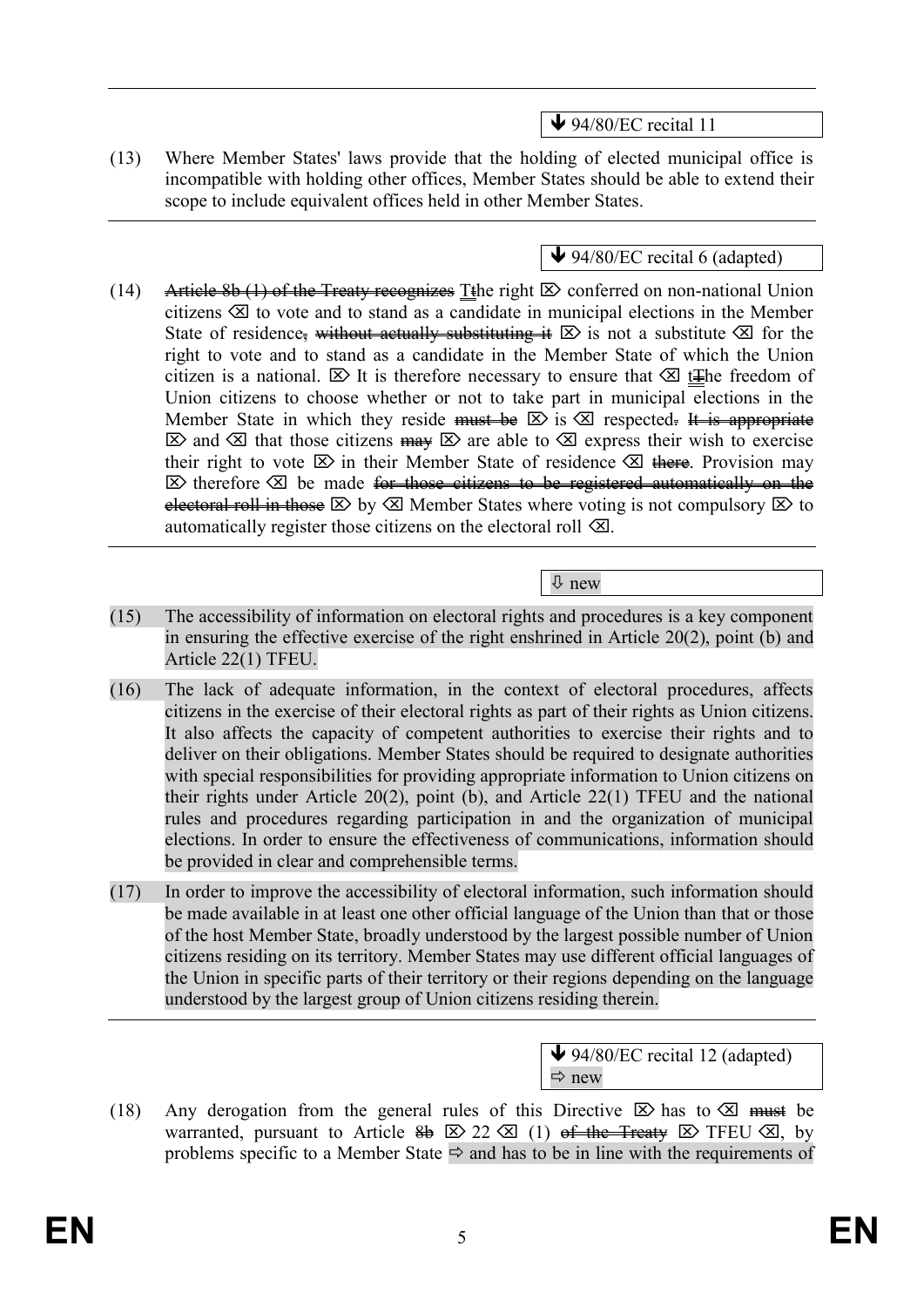Article 52 of the Charter, including the requirement that any limitations to the exercise of the right to vote and to stand as a candidate in municipal elections shall be provided by law and shall be subject to the principles of proportionality and necessity  $\Leftarrow$ .  $\boxtimes$  Additionally,  $\boxtimes$  any derogation  $\boxtimes$  has  $\boxtimes$  must, by its very nature,  $\boxtimes$  to  $\boxtimes$  be subject to review  $\boxtimes$  as provided by Article 47 of the Charter  $\boxtimes$ .

## $\blacktriangleright$  94/80/EC recital 13 (adapted)

(19) Such specific problems may arise in a Member State in which the proportion of  $\boxtimes$  Union  $\boxtimes$  citizens of the Union of voting age, who reside in it but are not nationals of it, is very significantly above average. whereas derogations are warranted Wwhere such citizens form more than 20% of the total electorate,  $\boxtimes$  derogations are warranted  $\otimes$ . Such derogations  $\otimes$  are to  $\otimes$  must be based on the criterion of period of residence.

## $\blacktriangleright$  94/80/EC recital 14

Whereas citizenship of the Union is intended to enable citizens of the Union to integrate better in their host country; whereas in this context it is in accordance with the intentions of the authors of the Treaty to avoid any polarization between lists of national and non-national eandidates:

## $\blacktriangleright$  94/80/EC recital 15 (adapted)

(20) Whereas this risk of polarization concerns in particular a Member State  $\boxtimes$  Member States  $\otimes$  in which the proportion of non-national  $\otimes$  Union  $\otimes$  citizens of the Union of voting age exceeds 20% of the total number of  $\boxtimes$  Union  $\boxtimes$  citizens of the Union of voting age who reside there; whereas it is important, therefore, that this Member State  $\boxtimes$  should  $\boxtimes$  be able to lay down, in compliance with Article 8b of the Treaty  $\boxtimes$  22(1) TFEU  $\boxtimes$ , specific provisions concerning the composition of lists of candidates.

 $\bigvee$  94/80/EC recital 16 (adapted)

(21) Account  $\boxtimes$  has to  $\boxtimes$  must be taken of the fact that in certain Member States residents who are nationals of other Member States have the right to vote in elections to the national parliament and  $\boxtimes$  consequently  $\boxtimes$  the formalities provided for in this Directive can consequently be eased.

 $\blacktriangleright$  94/80/EC recital 17

(22) The Kingdom of Belgium is characterized by specific features and balances linked to the fact that Articles 1 to 4 of its Constitution provide for three official languages and a territorial division into regions and communities, as a result of which full application of this Directive in certain communes might have effects such as to necessitate providing for the possibility of a derogation from the provisions of this Directive in order to take account of those specific features and balances;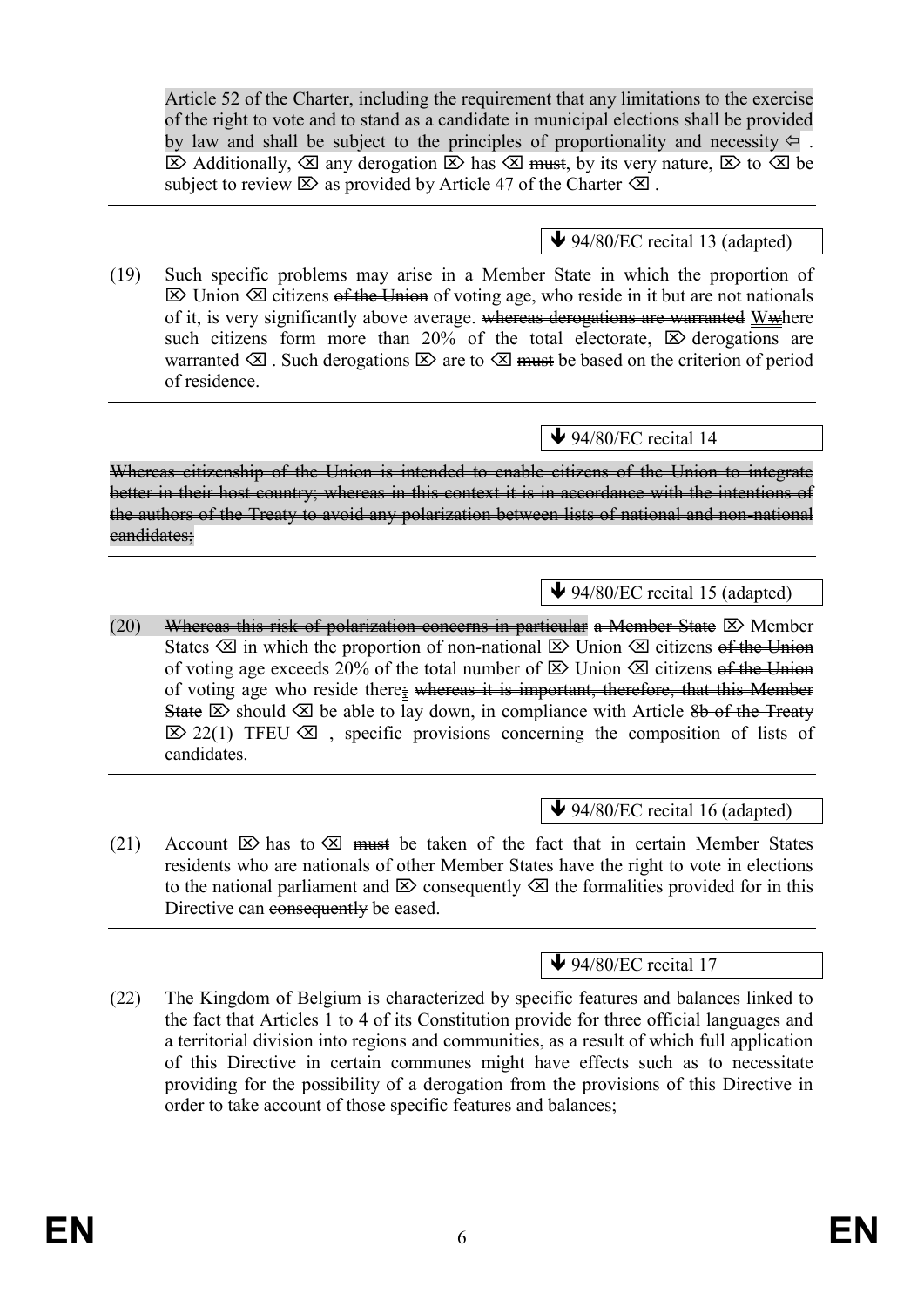↓ 94/80/EC recital 18 (adapted)  $\Rightarrow$  new

(23)  $\Rightarrow$  Data regarding the exercise of rights and the application of this Directive can be useful in the identification of measures necessary to ensure the effective exercise of Union citizens' electoral rights. In order to improve the collection of data for municipal elections, it is necessary to introduce regular monitoring and reporting of implementation by Member States, which should include, besides statistical data, information on the measures taken to support participation in elections of non-national Union citizens.  $\Leftarrow$  The Commission will  $\boxtimes$  should  $\boxtimes$  assess the application of the Directive in law and in fact, including any changes in the electorate which  $\boxtimes$  that  $\boxtimes$ have taken place since its entry into force; whereas the Commission will  $\boxtimes$  and  $\boxtimes$ submit a report in this connection to the European Parliament and to the Council.

new

- (24) It is necessary that the Commission conduct its own evaluation of the application of this Directive within a reasonable timeframe from its entry into force, in close connection to the evaluation of the application of the Council Directive  $93/109$ /EC $3$  of 6 December 1993 laying down detailed arrangements for the exercise of the right to vote and stand as a candidate in elections to the European Parliament for Union citizens residing in a Member State of which they are not nationals.
- (25) In order to ensure that the list of basic government units in Member States remains up to date and that the formal declarations to be submitted by non-national Union citizens seeking to vote or stand in municipal elections continue to contain relevant data in the context of the exercise of electoral rights by Union citizens, the power to adopt delegated acts in accordance with Article 290 TFEU should be delegated to the Commission to amend the list of basic government units and the template for the formal declarations. It is of particular importance that the Commission carry out appropriate consultations during its preparatory work, including at expert level, and that those consultations be conducted in accordance with the principles laid down in the Interinstitutional Agreement of 13 April 2016 on Better Law-Making<sup>4</sup>. In particular, to ensure equal participation in the preparation of delegated acts, the European Parliament and the Council receive all documents at the same time as Member States' experts, and their experts systematically have access to meetings of Commission expert groups dealing with the preparation of delegated acts.
- (26) The Member States, by ratifying, and the Union, by concluding<sup>5</sup>, have committed themselves to ensure compliance with the United Nations Convention on the Rights of Persons with Disabilities including on Article 29 on Participation in political and public life. In order to support inclusive and equal electoral participation for persons with disabilities, arrangements for Union citizens residing in a Member State of which

 $\overline{a}$ Council Directive 93/109/EC<sup>3</sup> of 6 December 1993 laying down detailed arrangements for the exercise of the right to vote and stand as a candidate in elections to the European Parliament for Union citizens residing in a Member State of which they are not nationals (recast).

<sup>4</sup> OJ L 123, 12.5.2016, p. 1.

<sup>5</sup> Council Decision 2010/48/EC of 26 November 2009 concerning the conclusion, by the European Community, of the United Nations Convention on the Rights of Persons with Disabilities (OJ L 23, 27.1.2010, p. 35).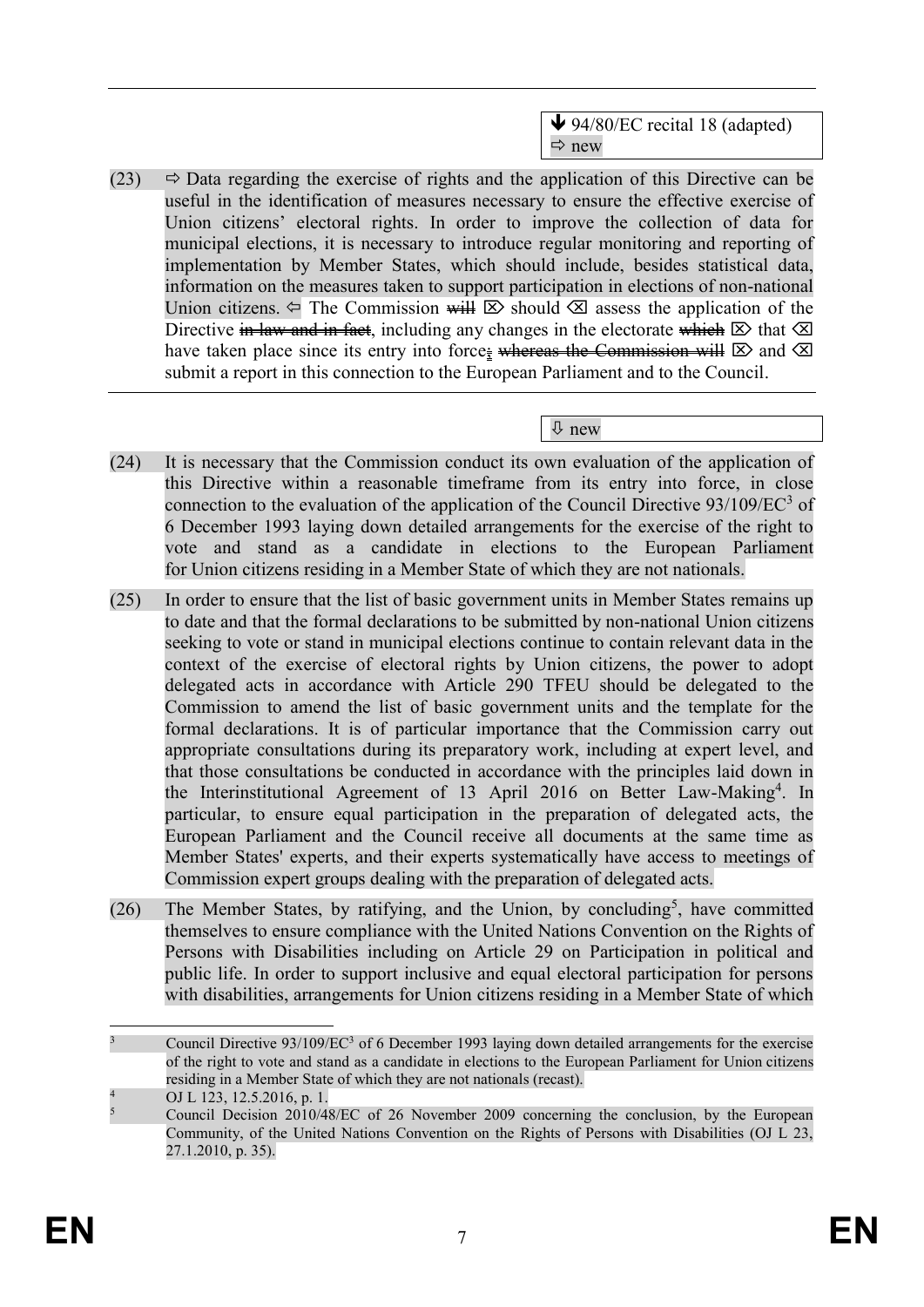they are not nationals to exercise the right to vote and to stand as a candidate there in municipal elections should have due regard to the needs of citizens with a disability and older citizens.

- (27) Regulation (EU) 2016/679 of the European Parliament and of the Council<sup>6</sup> and Regulation (EU) 2018/1725 of the European Parliament and of the Council<sup>7</sup> applies to personal data processed when implementing this Directive.
- (28) This Directive respects fundamental rights and the principles recognised in particular by the Charter, in particular Article 21 and 40 thereof. Accordingly, it is essential that this Directive be implemented in accordance with those rights and principles by ensuring full respect for, inter alia, the right to protection of personal data, the right to non-discrimination, the right to vote and to stand as a candidate at municipal elections, the freedom of movement and of residence and the right to an effective remedy.
- (29) The obligation to transpose this Directive into national law should be confined to those provisions that represent a substantive amendment as compared to the earlier Directives. The obligation to transpose the provisions that are unchanged arises under the earlier Directives.
- (30) This Directive should be without prejudice to the obligations of the Member States relating to the time-limits for the transposition into national law of the Directives set out in Annex IV, Part B,

 $\blacktriangleright$  94/80/EC (adapted)

### HAS ADOPTED THIS DIRECTIVE:

# **CHAPTER I**

### **GENERAL PROVISIONS**

*Article 1*

### *Subject matter and scope*

1. This Directive lays down the detailed arrangements whereby  $\boxtimes$  Union  $\boxtimes$  citizens of the Union residing in a Member State of which they are not nationals may exercise the right to vote and to stand as a candidate there in municipal elections.

2. Nothing in this Directive shall affect each Member State's provisions concerning the right to vote or to stand as a candidate either of its nationals who reside outside its territory or of third country nationals who reside in that State.

 $\overline{a}$ <sup>6</sup> Regulation (EU) 2016/679 of the European Parliament and of the Council of 27 April 2016 on the protection of natural persons with regard to the processing of personal data and on the free movement of such data, and repealing Directive 95/46/EC (General Data Protection Regulation) (OJ L 119, 4.5.2016, p. 1).

<sup>7</sup> Regulation (EU) 2018/1725 of the European Parliament and of the Council of 23 October 2018 on the protection of natural persons with regard to the processing of personal data by the Union institutions, bodies, offices and agencies and on the free movement of such data, and repealing Regulation (EC) No 45/2001 and Decision No 1247/2002/EC (OJ L 295, 21.11.2018, p. 39–98)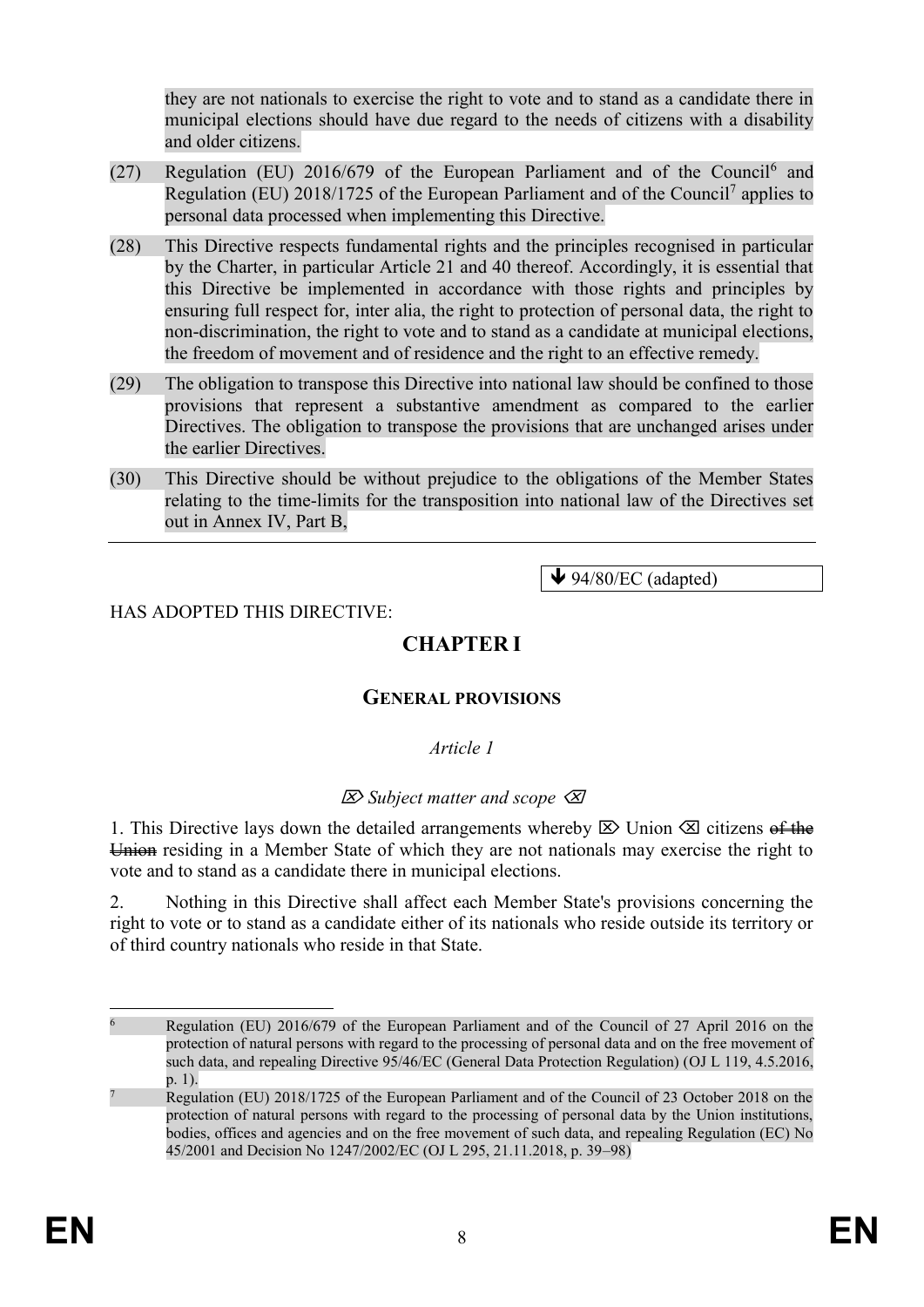### *Article 2*

## *Definitions*

1. For the purposes of this Directive  $\boxtimes$  the following definitions apply  $\boxtimes$ :

(a) 'basic local government unit' means the administrative entities listed in the Annex I which, in accordance with the laws of each Member State, contain bodies elected by direct universal suffrage and are empowered to administer, at the basic level of political and administrative organization, certain local affairs on their own responsibility;

(b) 'municipal elections' means elections by direct universal suffrage to appoint the members of the representative council and, where appropriate, under the laws of each Member State, the head and members of the executive of a basic local government unit:

(c) 'Member State of residence' means the Member State in which a  $\boxtimes$  Union  $\boxtimes$ citizen of the Union resides but of which  $\text{Re} \Sigma$  the Union citizen  $\infty$  is not a national;

(d) 'home Member State' means the Member State of which a  $\boxtimes$  Union  $\boxtimes$ citizen  $\theta$ f the Union is a national;

(e) 'electoral roll' means the official register of all voters entitled to vote in a given basic local government unit or in one of its subdivisions, drawn up and kept up-to-date by the competent authority under the electoral law of the Member State of residence, or the population register if it indicates eligibility to vote;

(f) 'reference date' means the day or days on which  $\boxtimes$  Union  $\boxtimes$  citizens of the Union must satisfy, under the law of the Member State of residence, the requirements for voting or for standing as a candidate in that State;

(g) 'formal declaration' means a declaration by the person concerned, inaccuracy in which makes that person liable to penalties, in accordance with the national law applicable.

2. A Member State shall notify the Commission if any  $\boxtimes$  basic  $\boxtimes$  local government unit referred to in the Annex  $\boxtimes$  I  $\boxtimes$  is, by virtue of a change in its domestic law, replaced by another unit having the functions referred to in paragraph 1 (a) of this Article or if, by virtue of such a change, any such unit is abolished or further such units are created.

new

The Commission is be empowered to adopt delegated acts in accordance with Article 16 concerning the amendment of Annex I in accordance with the notifications received pursuant to the first subparagraph of this paragraph.

> $\blacktriangleright$  94/80/EC (adapted)  $\Rightarrow$  new

Within three months of receipt of such a notification, together with a Member State's assurance that no person's rights under this Directive will be prejudiced, the Commission shall adapt the Annex by making appropriate substitutions, deletions or additions. The Annex so revised shall be published in the Official Journal.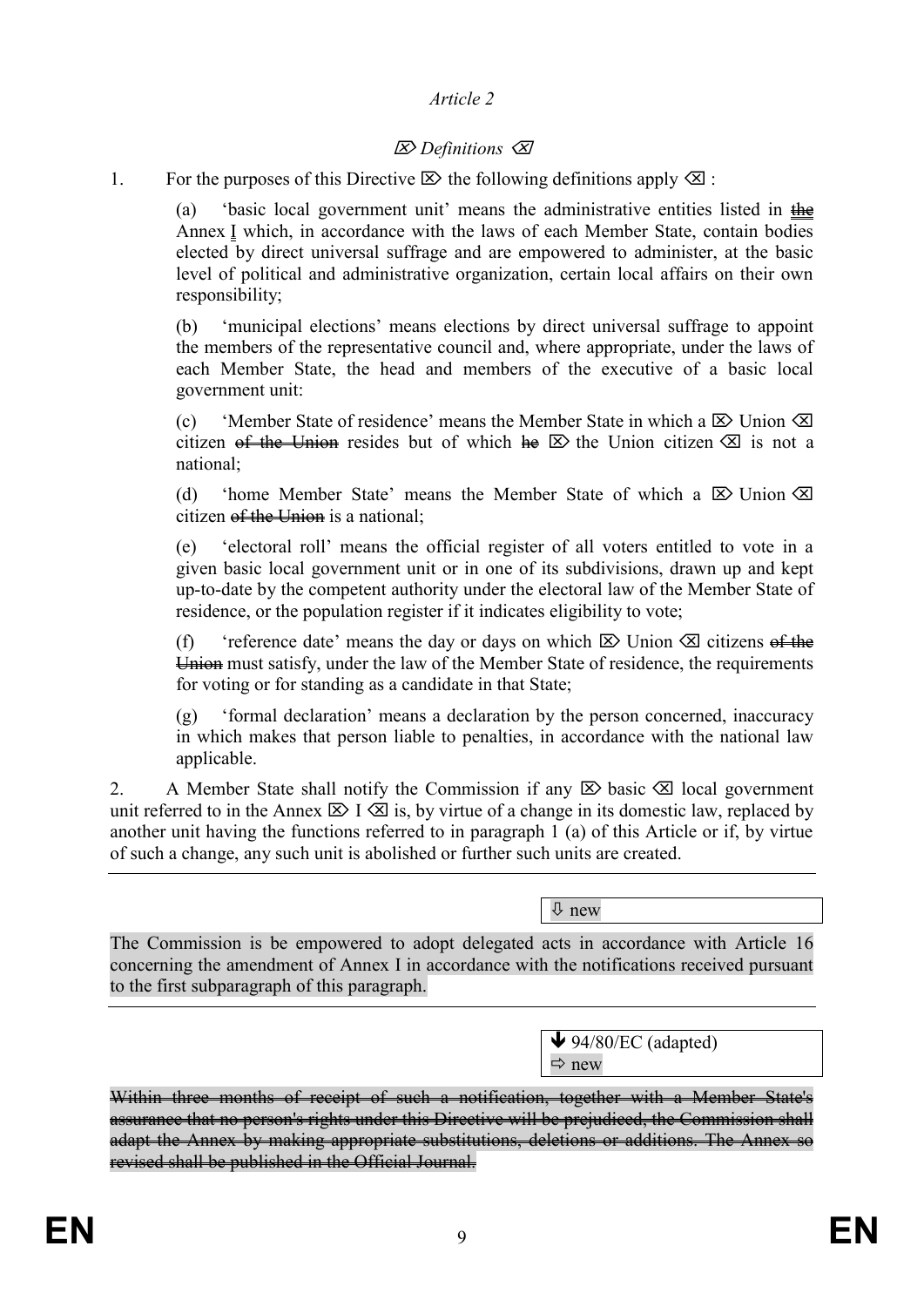### *Article 3*

### *Conditions governing the right to vote and to stand as a candidate*

Any person who, on the reference date:  $\boxtimes$  The following persons shall have the right to vote and to stand as a candidate in municipal elections in the Member State of residence:  $\otimes$ 

(a)  $\boxtimes$  the person who on the reference date  $\boxtimes$  is a  $\boxtimes$  Union  $\boxtimes$  citizen of the Union within the meaning of the second subparagraph of Article  $\frac{1}{2} \mathbb{Z} \times 20 \mathbb{Z}$  (1) of the Treaty  $\boxtimes$  TFEU  $\boxtimes$ ; and

(b)  $\&set$  the person who on the reference date  $\&set$  is not a national of the Member State of residence, but in any event satisfies the same conditions in respect of the right to vote and to stand as a candidate as that State imposes by law on its own nationals;.

shall have the right to vote and to stand as a candidate in municipal elections in the Member State of residence in accordance with this Directive.

#### *Article 4*

### *Residence period requirements*

1. If, in order to vote or to stand as candidates, nationals of the Member State of residence must have spent a certain minimum period as a resident in the territory of that State, voters and persons entitled to stand as candidates  $\boxtimes$  pursuant to  $\boxtimes$  within the scope of Article 3 shall be deemed to have fulfilled that condition where they have resided for an equivalent period in other Member States.

2. If, under the laws of the Member State of residence, its own nationals may vote or stand as candidates only in the basic local government unit in which they have their principal residence, voters and persons entitled to stand as candidates  $\boxtimes$  pursuant to  $\boxtimes$  within the scope of Article 3 shall also be subject to this  $\boxtimes$  that  $\boxtimes$  condition.

3. Paragraph 1 shall not affect the provisions of each Member State under which the exercise by any person of the right to vote and to stand as a candidate in a given basic local government unit is subject to his having spent a minimum  $\mathbb{Z}$  residence  $\mathbb{Z}$  period as a resident in that unit

Nor shall paragraph 1 affect any national provision already in force on the date of adoption of this Directive, whereby the exercise by any persons  $\otimes$  persons  $\otimes$  of such right to vote and to stand as a candidate is subject to  $\overline{h}$   $\overline{\infty}$  their  $\overline{\infty}$  having spent a minimum period in the constituent part of the Member State of which the basic local government unit forms a part.

### *Article 5*

### *Ineligibility*

1. Member States of residence may provide that  $\lim_{x \to \infty} \mathbb{E}$  Union citizens  $\mathbb{E}$  eitizen of the Union who, through an individual decision under civil law or a criminal law decision, has  $\boxtimes$  have  $\boxtimes$  been deprived of his  $\boxtimes$  their  $\boxtimes$  right to stand as a candidate under the law of his  $\boxtimes$  their  $\boxtimes$  home Member State, shall be precluded from exercising that right in municipal elections.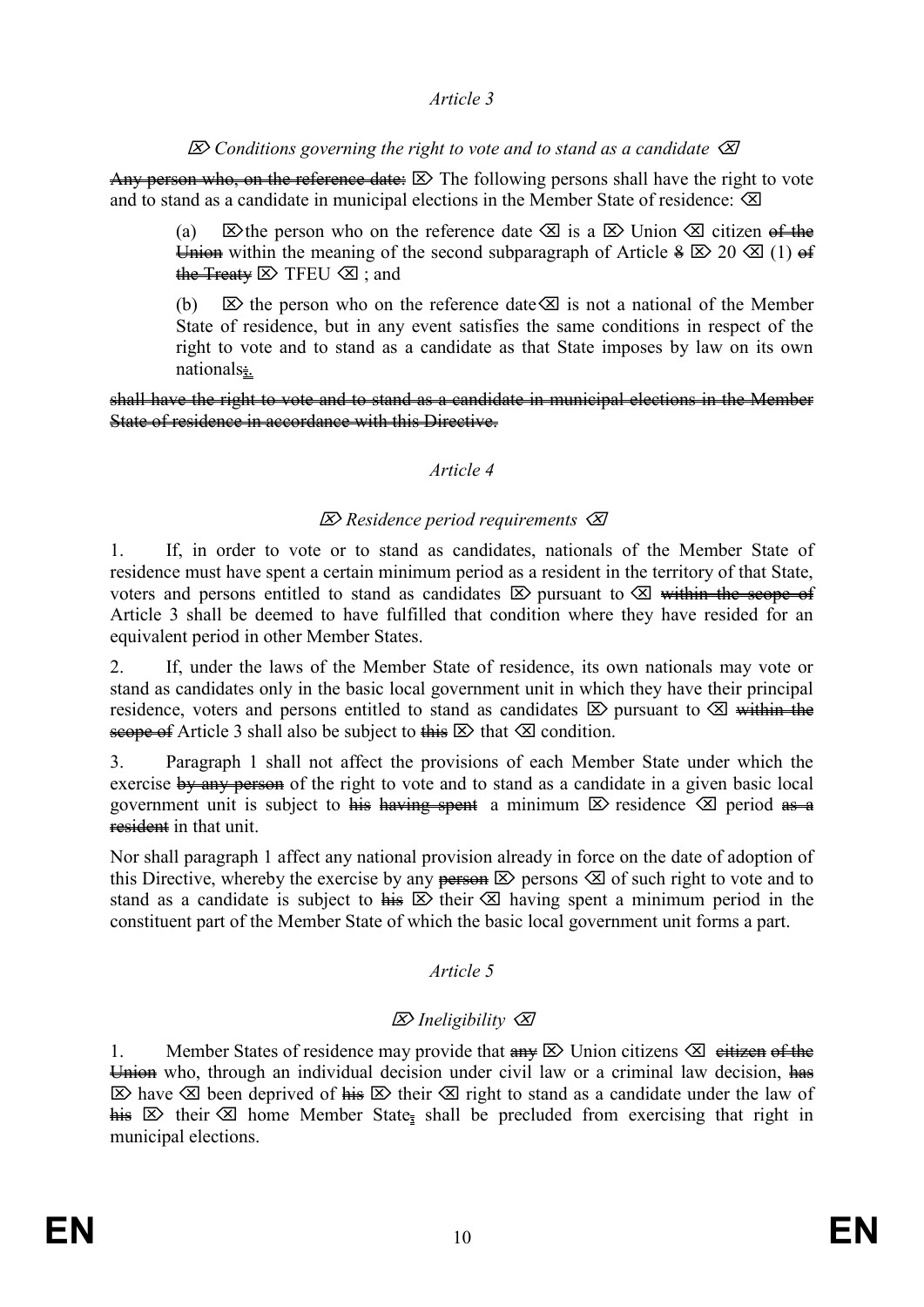2. An application from any  $\boxtimes$  Union  $\boxtimes$  citizen of the Union to stand as a candidate in municipal elections in the Member State of residence may be declared inadmissible where that citizen is unable to produce the declaration referred to in Article 9 (2)  $\boxtimes$  point  $\boxtimes$  (a) or the attestation referred to in Article 9 (2)  $\boxtimes$  point  $\boxtimes$  (b).

3. Member States may provide that only their own nationals may hold the office of elected head, deputy or member of the governing college of the executive of a basic local government unit if elected to hold office for the duration of  $\overline{h}$   $\overline{\infty}$  their  $\overline{\infty}$  mandate.

The Member States may also lay down that the temporary or interim performance of the functions of a head, deputy or member of the governing college of the executive of a basic local government unit may be restricted to own nationals.

Having regard to the Treaty and to general legal principles, Member States may take appropriate, necessary and proportional measures to ensure that the offices referred to in the first subparagraph can only be held and the interim functions referred to in the second subparagraph can be performed only by their own nationals.

4. Member States may also  $\boxtimes$  provide  $\boxtimes$  stipulate that  $\boxtimes$  Union  $\boxtimes$  citizens of the  $\overline{u}$  Union elected as members of a representative council shall take part in neither the designation of delegates who can vote in a parliamentary assembly nor the election of the members of that assembly.

### *Article 6*

## *Incompatibility*

1. Persons entitled to stand as candidates within the seepe of  $\boxtimes$  pursuant to  $\boxtimes$  Article 3 shall be subject to the same conditions concerning incompatibility as apply, under the laws of the Member State of residence, to nationals of that State.

2. Member States may provide that the holding of elected municipal office in the Member State of residence is also incompatible with the holding of offices in other Member States which are equivalent to those which give rise to incompatibility in the Member State of residence.

## **CHAPTER II**

### **EXERCISE OF THE RIGHT TO VOTE AND THE RIGHT TO STAND AS A CANDIDATE**

### *Article 7*

### *Freedom to choose to vote in the Member State of residence*

1. A voter  $\boxtimes$  Voters fulfilling the conditions  $\boxtimes$  within the scope of Article 3 shall exercise  $\overline{h}$   $\overline{\otimes}$  their  $\overline{\otimes}$  right to vote in municipal elections in the Member State of residence if he has  $\otimes$  they have  $\otimes$  expressed the wish to do so.

2. If voting is compulsory in the Member State of residence, voters  $\boxtimes$  pursuant to  $\boxtimes$ within the seope of Article 3 who have been entered on the electoral roll there shall also be obliged to vote.

3. Member States where voting is not compulsory may provide for the automatic registration of voters within the scope of  $\boxtimes$  pursuant to  $\boxtimes$  Article 3 on the electoral roll.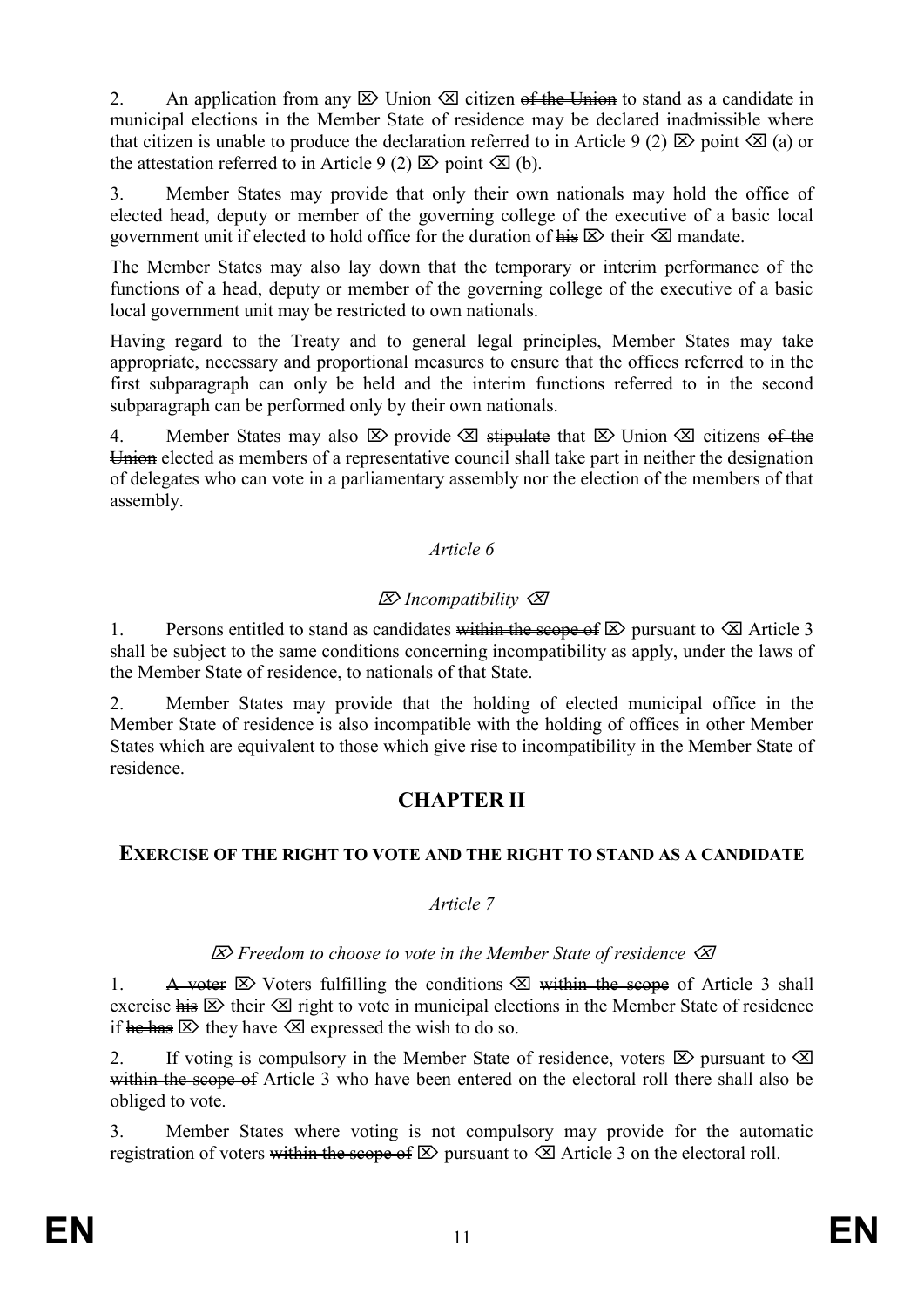#### *Article 8*

## *Entry and removal from the electoral roll*

1. Member States shall take the necessary measures to enable a voter  $\boxtimes$  pursuant to  $\boxtimes$ within the seque of Article 3 to be entered on the electoral roll sufficiently in advance of polling day.

2. In order to have  $\overline{H} \boxtimes$  their  $\boxtimes$  name entered on the electoral roll,  $\overline{H} \rightarrow \overline{H}$  voters pursuant to  $\otimes$  within the scope of Article 3 shall produce the same documents as a voter  $\boxtimes$  voters  $\boxtimes$  who is a national  $\boxtimes$  are nationals  $\boxtimes$ .

The Member State of residence may also require a voter  $\boxtimes$  pursuant to  $\boxtimes$  within the scope  $\theta$  Article 3 to produce a valid identity document, along with a formal declaration stating his nationality, and his address in the Member State of residence  $\Rightarrow$  drawn up in accordance with the template set out in Annex  $II \Leftrightarrow$ .

3. Voters  $\boxtimes$  pursuant to  $\boxtimes$  within the scope of Article 3 who have been entered on an electoral roll in the Member State of residence shall remain thereon, under the same conditions as voters who are nationals, until such  $\boxtimes$  a  $\boxtimes$  time as they are removed **automatically** because they no longer satisfy the requirements for exercising the right to vote.  $\Rightarrow$  Where Member States provide for the notification of nationals of their removal from the electoral roll, those provisions shall apply equally to voters pursuant to Article 3.  $\Leftrightarrow$ 

Voters who have been entered on the electoral roll at their request can also be removed from it if they so request.

If such voters move to another basic local government unit in the same Member State, they shall be entered on the electoral roll of that unit under the same conditions as voters who are nationals.

new

4. The Commission is empowered to adopt delegated acts in accordance with Article 16 concerning the amendment of the form and content of the template for the formal declaration referred to in paragraph 2 of this Article.

5. Without prejudice to the rules of any Member State concerning the right to vote or to stand as a candidate of nationals who reside outside its territory, the fact that voters pursuant to Article 3 have been entered on the electoral roll of their Member State of residence shall not result in their removal from the electoral roll of the home Member State.

> $\blacktriangleright$  94/80/EC (adapted)  $\Rightarrow$  new

*Article 9*

## *Registration as a candidate*

1. When he submits his  $\boxtimes$  submitting an  $\boxtimes$  application to stand as  $\triangle$  and  $\cong$  candidates  $\boxtimes$ candidate, a person  $\boxtimes$  persons  $\boxtimes$  entitled to stand as  $\ast \boxtimes$  candidates  $\boxtimes$  eandidate  $\boxtimes$ pursuant to  $\otimes$  within the scope of Article 3 shall produce the same supporting documents as a candidate who is a national. The Member State of residence may require  $\lim_{n \to \infty}$  the persons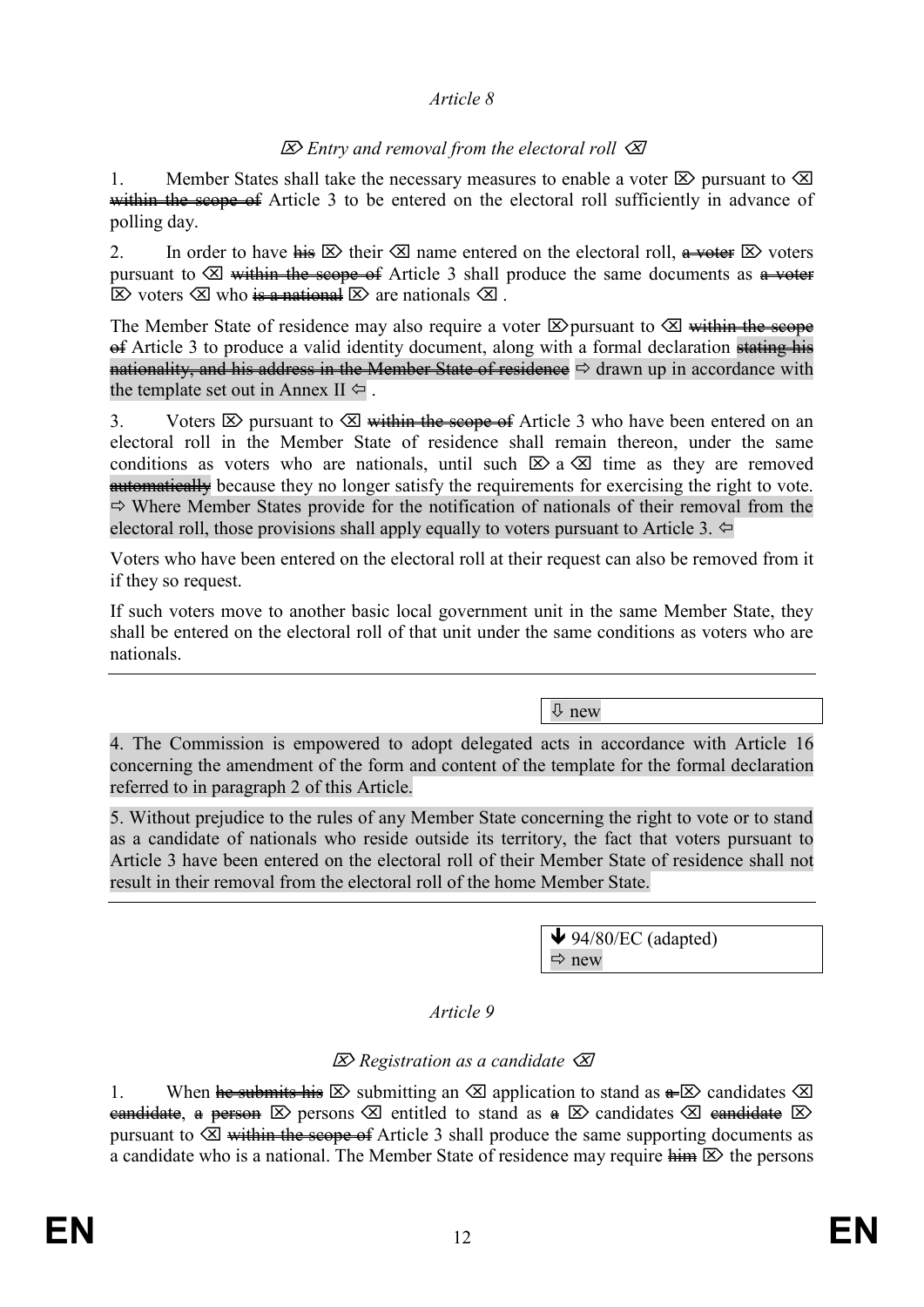concerned  $\otimes$  to produce a formal declaration stating his nationality and his address in the Member State of residence  $\Rightarrow$  drawn up in accordance with the template set out in Annex  $III \Leftrightarrow$ .

2. The Member State of residence may also require  $\oplus \boxtimes$  persons  $\otimes$  person entitled to stand as a candidate  $\boxtimes$  candidates  $\boxtimes$  within the scope  $\boxtimes$  pursuant to  $\boxtimes$  of Article 3 to:

(a) state in the formal declaration which  $\text{He} \boxtimes$  they produce  $\boxtimes$  produces in accordance with paragraph 1 when submitting  $\overline{h}$   $\overline{B}$  their  $\overline{\otimes}$  application to stand as **a candidate**  $\boxtimes$  candidates  $\boxtimes$  that  $\text{Re } \boxtimes$  they have  $\boxtimes$   $\text{Im } \text{Re }$  not been deprived of the right to stand as a candidate in  $\overline{h}$   $\overline{B}$  their  $\overline{C}$  home Member State;

(b) in case of doubt regarding the content of the declaration pursuant to  $\boxtimes$  point  $\boxtimes$  (a), or where required under the legal provisions of a Member State, to produce before or after the election an attestation from the competent administrative authorities in  $\overline{\mathbf{h}}$  is  $\overline{\mathbf{B}}$  their  $\overline{\mathbf{B}}$  home Member State certifying that  $\overline{\mathbf{h}}$   $\overline{\mathbf{B}}$  they have  $\otimes$  has not been deprived of the right to stand as a candidate in that State or that no such disqualification is known to those authorities;

(c) produce a valid identity document;

(d) state in the formal declaration  $\text{Re} \boxtimes$  they produce  $\boxtimes$  produces in accordance with paragraph 1 that  $\text{Re} \boxtimes$  they hold  $\boxtimes$  holds no office which is incompatible within the meaning of Article 6 (2);

(e) indicate  $\overline{h}$  indicate  $\overline{h}$  ast address in  $\overline{h}$   $\overline{h}$  their  $\overline{v}$  home Member State, in so far as  $\text{he} \boxtimes \text{ they have } \text{ } \boxtimes \text{ } \text{has}$  had one.

new

3. The Commission is empowered to adopt delegated acts in accordance with Article 16 concerning the amendment of the form and content of the template for the formal declaration referred to in paragraph 1 of this Article.

## *Article 10*

### *Specific means of voting*

Member States that provide for the possibility for nationals to vote by means of advance voting, postal voting, and electronic and internet voting in municipal elections shall ensure that such means of voting are also available under the same conditions to voters pursuant to Article 3.

> $\blacklozenge$  94/80/EC (adapted)  $Arr$  new

# *Article*  $1140$

## *Decision on registration and legal remedies*

1. The Member State of residence shall inform the **person** concerned  $\boxtimes$  persons  $\boxtimes$  in good time  $\Rightarrow$  and in clear and plain language  $\Leftrightarrow$  of the action  $\Leftrightarrow$  decision  $\Leftrightarrow$  taken on his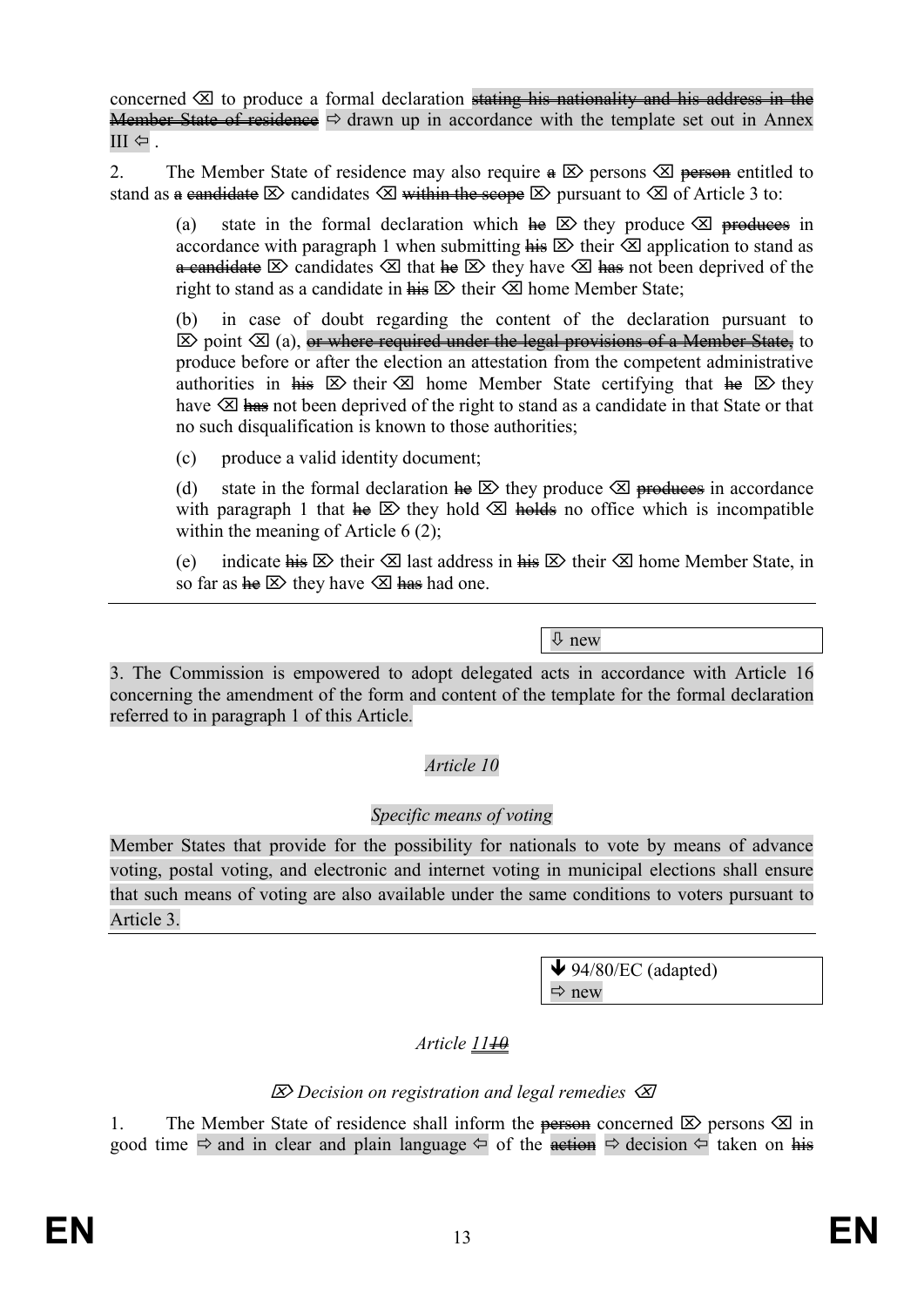$\boxtimes$  their  $\boxtimes$  application for entry on the electoral roll or of the decision concerning the admissibility of  $\overline{h}$   $\overline{\mathcal{B}}$  their  $\overline{\mathcal{B}}$  application to stand as a candidate.

2. Should  $\triangle$  Should  $\triangle$  Union citizens  $\triangle$  not be entered on the electoral roll or have his  $\boxtimes$  their  $\boxtimes$  application form entry refused or have  $\frac{1}{n+1}$   $\boxtimes$  their  $\boxtimes$  application to stand as a candidate rejected, the person concerned shall be entitled to legal remedies on similar terms as the laws of the Member State of residence prescribe for voters and persons entitled to stand as candidates who are its nationals.

new

3. In case of errors in the electoral roll or in the list of candidates for municipal elections, the person concerned shall be entitled to legal remedies on similar terms as the laws of the Member State of residence prescribe for voters and persons entitled to stand as candidates who are its nationals.

 $\blacklozenge$  94/80/EC (adapted)

## *Article 1211*

*Provision of information*

new

1. Member States shall designate a national authority with responsibility for taking the necessary measures to ensure that non-national Union citizens are informed in a timely manner of the conditions and detailed rules for registration as a voter or candidate in municipal elections.

2. The Member States shall ensure that the designated authority pursuant to paragraph 1, shall directly and individually communicate to voters and persons entitled to stand as candidates pursuant to Article 3, the following information:

- (a) the status of their registration,
- (b) once available, the date of the election and how and where to vote,
- (c) means of obtaining further information relating to the organisation of the election, including the list of candidates.

3. The information on conditions and detailed rules for registration as a voter or candidate in municipal elections and the information referred to in paragraph 2 shall be provided in clear and plain language.

The information referred to in the first subparagraph shall, in addition to being communicated in one or more of the official languages of the host Member State also be accompanied by a translation in at least one other official language of the Union that is broadly understood by the largest possible number of European Union citizens residing on its territory, in accordance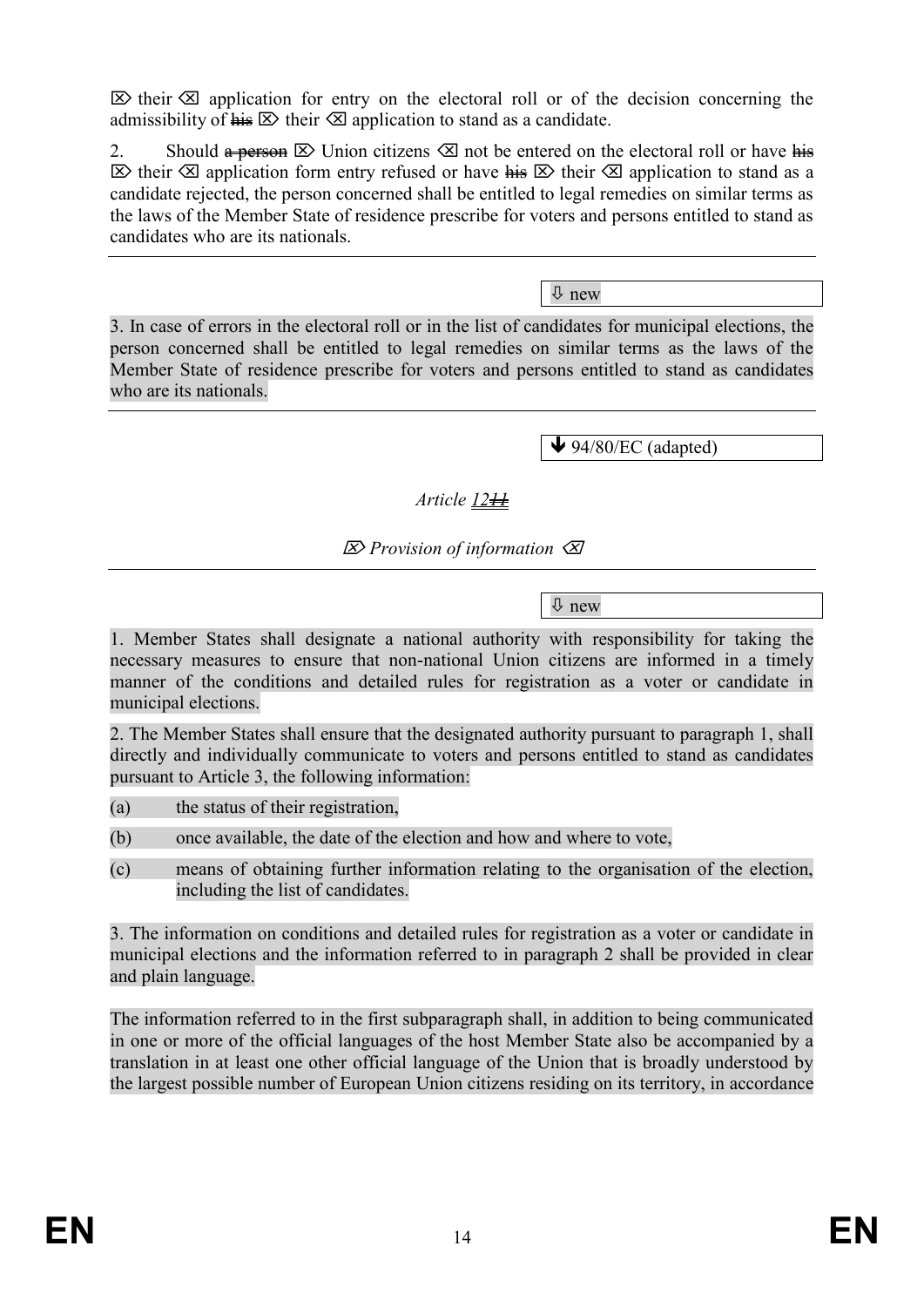with the quality requirements in Article 9 of Regulation (EU) 2018/1724 of the European Parliament and of the Council<sup>8</sup>.

4. Member States shall ensure that information on conditions and detailed rules for registration as a voter or candidate in municipal elections and information referred to in paragraph 2 is made accessible to persons with disabilities and older persons by using appropriate means, modes and formats of communication.

> $\blacklozenge$  94/80/EC (adapted)  $\Rightarrow$  new

The Member State of residence shall inform voters and persons entitled to stand as candidates within the scope of Article 3 in good time and in an appropriate manner of the conditions and detailed arrangements for the exercise of the right to vote and to stand as a candidate in elections in that State.

# **CHAPTER III**

## **DEROGATIONS AND TRANSITIONAL PROVISIONS**

## *Article 1312*

## *Derogations*

1. Where,  $\theta$  1 January 1996, in a given Member State, the proportion of  $\boxtimes$  Union  $\boxtimes$ citizens of the Union of voting age who reside in it but are not nationals of it exceeds 20% of the total number of  $\boxtimes$  national and non-national Union  $\boxtimes$  citizens of the Union residing there who are of voting age, that Member State may, by way of derogation from this Directive<sup>.</sup>

(a) restrict the right to vote to voters within the seepe of  $\boxtimes$  pursuant to  $\boxtimes$  Article 3 who have resided in that Member State for a minimum period, which may not be longer than the term for which the representative council of the municipality is elected;

(b) restrict the right to stand as a candidate to persons entitled to stand as candidates within the scope of  $\boxtimes$  pursuant to  $\boxtimes$  Article 3 who have resided in that Member State for a minimum period, which may not be longer than twice the term for which the representative council of the municipality is elected; and

(c) take appropriate measures with regard to the composition of lists of candidates to encourage in particular the integration of  $\boxtimes$  Union  $\boxtimes$  citizens of the Union, who are nationals of another Member State.

 $\overline{a}$ <sup>8</sup> Regulation (EU) 2018/1724 of the European Parliament and of the Council of 2 October 2018 establishing a single digital gateway to provide access to information, to procedures and to assistance and problem-solving services and amending Regulation (EU) No 1024/2012 (OJ L 295, 21.11.2018, p.  $1 - 38$ )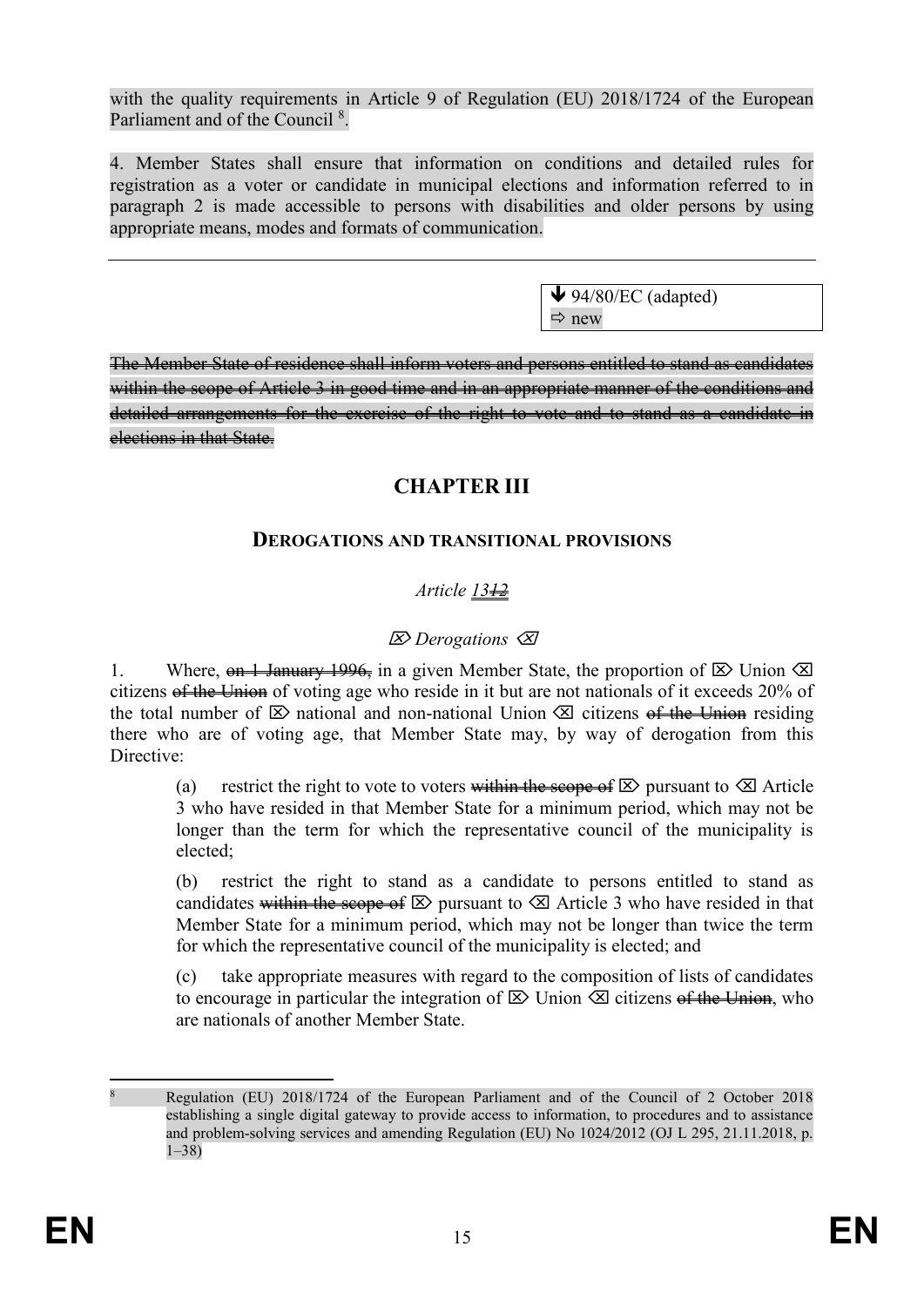2. The Kingdom of Belgium may, by way of derogation from the provisions of this Directive, apply the provisions of paragraph 1  $\boxtimes$  point  $\boxtimes$  (a) to a limited number of local government units, the list of which it shall communicate at least one year before the local government unit elections for which it intends to invoke the derogation.

3. Where,  $\theta$  1 January 1996, the laws of a Member State prescribe that the nationals of another Member State who reside there have the right to vote for the national parliament of that State and, for that purpose, may be entered on the electoral roll of that State under exactly the same conditions as national voters, the first Member State may, by way of derogation from this Directive, refrain from applying Articles 6 to 11 in respect of such persons.

4. By 31 December 1998 and Eevery six years thereafter  $\Rightarrow$  after the entry into force of this Directive  $\Leftarrow$ , the Commission shall submit to the European Parliament and to the Council a report in which it shall check whether the grant to the Member States concerned of a derogation pursuant to Article  $\frac{2b}{22}$   $\boxtimes$  (1) of the Treaty  $\boxtimes$  TFEU  $\boxtimes$  is still warranted and shall propose that any necessary adjustments be made. Member States which invoke derogations under paragraphs 1 and 2 shall furnish the Commission with all the necessary background information.

# **CHAPTER IV**

## **FINAL PROVISIONS**

## *Article 1413*

*Reporting*

new

1. Within three years of the entry into force of this Directive and every four years thereafter, the Member States shall report to the Commission on the application of this Directive in their territory, including on the application of Article 5(3) and (4). The report shall contain statistical data on the participation in municipal elections of voters and candidates pursuant to Article 3 and a summary of measures taken in that regard.

> $\blacktriangleright$  94/80/EC (adapted)  $\Rightarrow$  new

 $\Rightarrow$  2. Within five years of the entry into force of this Directive and every five years thereafter,  $\Leftarrow$  iThe Commission shall submit a report to the European Parliament and the Council on the application of this Directive<del>, including any changes in the electorate which</del> have taken place since its entry into force, within a year of the holding in all the Member States of the municipal elections organized on the basis of the above provisions, and shall, where appropriate, propose appropriate adjustments  $\Rightarrow$  including on the basis of the information provided by Member States pursuant to paragraph 1 of this Article.  $\Leftrightarrow$ .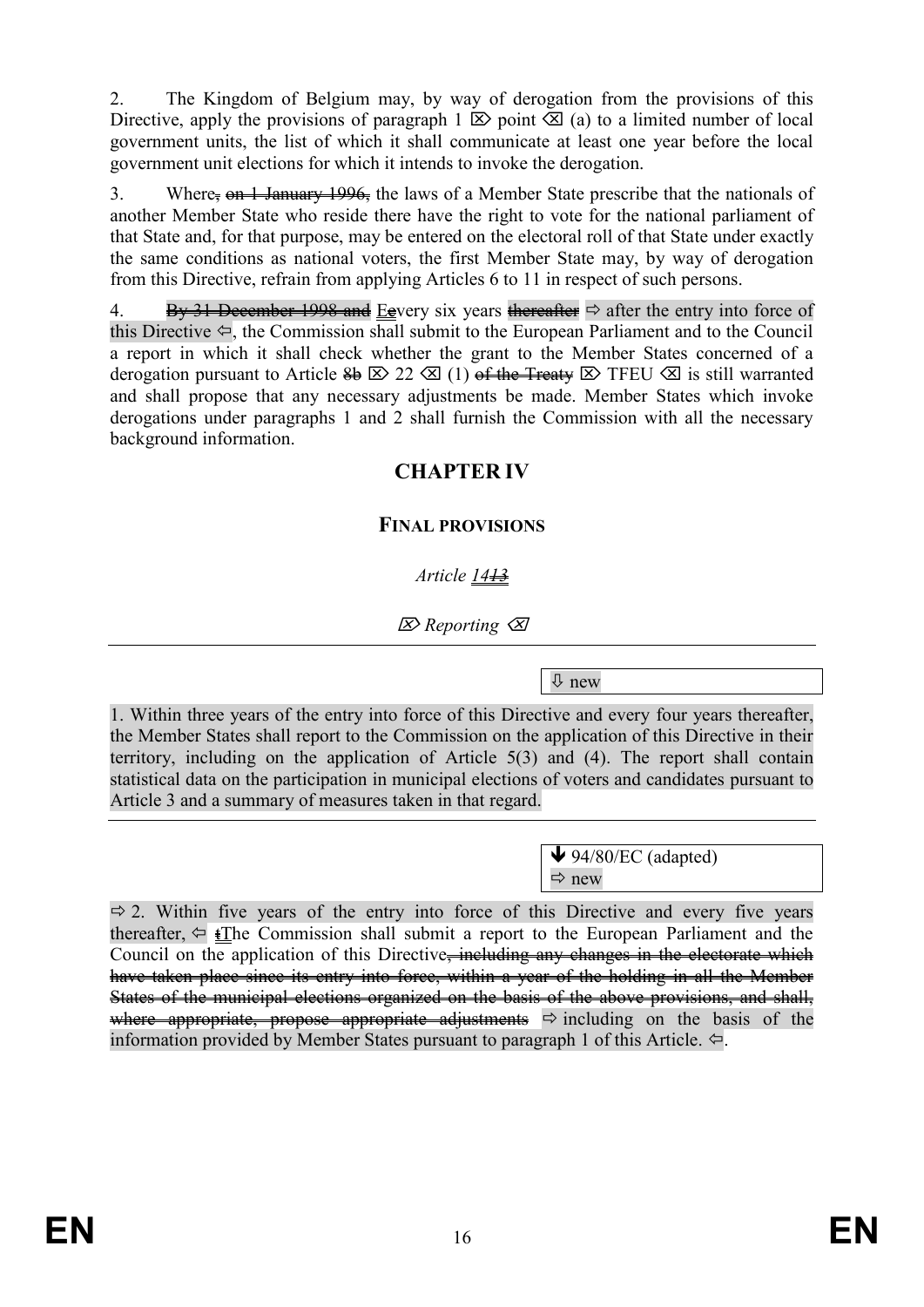new

## *Article 15*

## *Evaluation*

Within two years after the 2029 elections to the European Parliament, the Commission shall assess the application of this Directive and produce an evaluation report on the progress towards achievement of the objectives contained herein.

## *Article 16*

#### *Exercise of the delegation*

1. The power to adopt delegated acts is conferred on the Commission subject to the conditions laid down in this Article.

2. The power to adopt delegated acts referred to in Articles 2, 8 and 9 shall be conferred on the Commission for an indeterminate period of time from the entry into force of this Directive.

3. The delegation of power referred to in Articles 2, 8 and 9 may be revoked at any time by the Council. A decision to revoke shall put an end to the delegation of the power specified in that decision. It shall take effect the day following the publication of the decision in the Official Journal of the European Union or at a later date specified therein. It shall not affect the validity of any delegated acts already in force.

4. Before adopting a delegated act, the Commission shall consult experts designated by each Member State in accordance with the principles laid down in the Interinstitutional Agreement on Better Law-Making of 13 April 2016.

5. As soon as it adopts a delegated act, the Commission shall notify it simultaneously to the European Parliament and to the Council.

6. A delegated act adopted pursuant to Articles 2, 8 and 9 shall enter into force only if no objection has been expressed by the Council within a period of two months of notification of that act to the European Parliament and the Council or if, before the expiry of that period, the European Parliament and the Council have both informed the Commission that they will not object. That period shall be extended by two months at the initiative of the European Parliament or of the Council.

> $\blacklozenge$  94/80/EC (adapted)  $Arr$  new

## *Article 1714*

## *Transposition*

1. Member States shall bring into force the laws, regulations and administrative provisions necessary to comply with  $\Rightarrow$  Articles 8 (2), (3) and (5), 9(1) and (2), 10, 11(1) and (3), 12, 14 and Annexes I, II and III by 31 December 2023  $\Leftrightarrow$  this Directive before 1 January 1996. They shall immediately inform  $\boxtimes$  communicate the text of those measures to  $\boxtimes$  the Commission thereof.